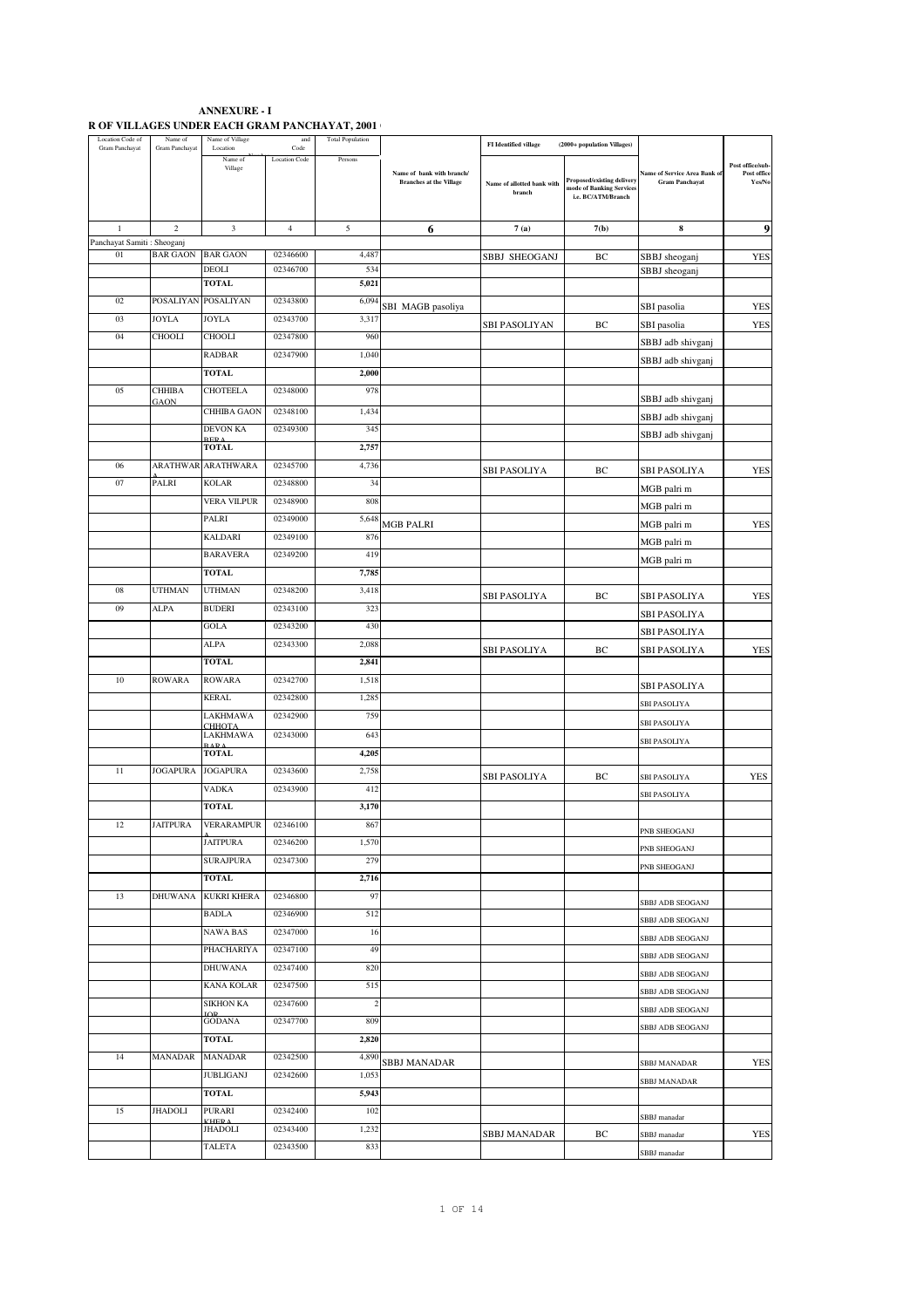| $\mathbf{1}$ | $\overline{c}$    | 3                                  | $\overline{4}$ | 5     | 6                  | 7(a)              | 7(b) | $\bf8$                                 | 9          |
|--------------|-------------------|------------------------------------|----------------|-------|--------------------|-------------------|------|----------------------------------------|------------|
|              |                   | <b>TOTAL</b>                       |                | 2,167 |                    |                   |      |                                        |            |
| 16           | GAR @ LAS R @ LAS | KAILASHNA KAILASHNAGA              | 02344300       | 7,326 | MGB KAILASHNAGAR   |                   |      | MGB KAILASHNAO                         | <b>YES</b> |
| 17           | <b>NARADARA</b>   | <b>LOTIWARA</b><br>СННОТА          | 02344400       | 575   |                    |                   |      | MGB KAILASHNAGAR                       |            |
|              |                   | <b>UMMEDGARH</b>                   | 02344500       | 433   |                    |                   |      | MGB KAILASHNAGAR                       |            |
|              |                   | <b>LOTIWARA</b><br>BARA            | 02344600       | 470   |                    |                   |      | MGB KAILASHNAGAR                       |            |
|              |                   | <b>NARADARA</b>                    | 02344700       | 1,467 |                    |                   |      | MGB KAILASHNAGAR                       |            |
|              |                   | SAWALI                             | 02344900       | 1,079 |                    |                   |      | MGB KAILASHNAGAR                       |            |
|              |                   | <b>TOTAL</b>                       |                | 4,024 |                    |                   |      |                                        |            |
| 18           | <b>ODA</b>        | <b>SEUDA</b>                       | 02344800       | 923   |                    |                   |      | MGB GOL                                |            |
|              |                   | <b>MADANI</b>                      | 02345000       | 1,292 |                    |                   |      | MGB GOL                                |            |
|              |                   | <b>AKHAPURA</b>                    | 02345100       | 754   |                    |                   |      | MGB GOL                                |            |
|              |                   | <b>VUADA</b><br><b>ODA</b>         | 02345200       | 2,278 |                    | MGB GOL           | BC   | MGB GOL                                | <b>YES</b> |
|              |                   | <b>TOTAL</b>                       |                | 5,247 |                    |                   |      |                                        |            |
| 19           | <b>ANDOR</b>      | <b>RANIYA</b>                      | 02345300       | 100   |                    |                   |      | MGB GOL                                |            |
|              |                   | VUCD /<br><b>ANDOR</b>             | 02345400       | 2,057 |                    | MGB GOL           | BC   | MGB GOL                                | <b>YES</b> |
|              |                   | SAGALIYA                           | 02345500       | 852   |                    |                   |      | MGB GOL                                |            |
|              |                   | <b>TOTAL</b>                       |                | 3,009 |                    |                   |      |                                        |            |
| 20           | <b>MORLI</b>      | <b>BAREWARA</b>                    | 02348400       | 1,095 |                    |                   |      | <b>MGB PALRI</b>                       |            |
|              |                   | SARDARPURA                         | 02348500       | 781   |                    |                   |      | <b>MGB PALRI</b>                       |            |
|              |                   | <b>NAWAKHERA</b>                   | 02348600       | 453   |                    |                   |      | <b>MGB PALRI</b>                       |            |
|              |                   | <b>MORLI</b>                       | 02348700       | 1,386 |                    |                   |      | <b>MGB PALRI</b>                       |            |
|              |                   | <b>TOTAL</b>                       |                | 3,715 |                    |                   |      |                                        |            |
| 21           | VAN               | <b>FATAPURA</b>                    | 02344000       |       |                    |                   |      | <b>SBI PASOLIYA</b>                    |            |
|              |                   | <b>MOCHHAL</b>                     | 02344100       | 874   |                    |                   |      | <b>SBI PASOLIYA</b>                    |            |
|              |                   | <b>VAN</b>                         | 02344200       | 1,867 |                    |                   |      |                                        |            |
|              |                   | <b>TOTAL</b>                       |                | 2,741 |                    |                   |      | <b>SBI PASOLIYA</b>                    |            |
| 22           | <b>BAGSEEN</b>    | <b>BHAIV</b>                       | 02345600       | 2,066 |                    |                   |      |                                        |            |
|              |                   | <b>BAGSEEN</b>                     | 02348300       | 3,203 |                    | MGB PALRI M       | BC   | MGB PALRI M                            | <b>YES</b> |
|              |                   | <b>TOTAL</b>                       |                | 5,269 |                    | MGB PALRI M       | BC   | MGB PALRI M                            | <b>YES</b> |
| 23           | <b>KESARPUR</b>   | <b>KESARPURA</b>                   | 02346300       | 2,774 | <b>BRANCH HDFC</b> |                   |      |                                        | <b>YES</b> |
|              |                   | <b>AKHAPURA</b><br>KHUNI           | 02346400       | 148   |                    | SBBJ ADB SHIVGANJ |      | SBBJ ADB SHIVGANJ<br>SBBJ ADB SHIVGANJ |            |
|              |                   | <b>CHANDANA</b>                    | 02346500       | 877   |                    |                   |      | SBBJ ADB SHIVGANJ                      |            |
|              |                   | <b>KHEJARIYA</b>                   | 02347200       | 1,518 |                    |                   |      | SBBJ ADB SHIVGANJ                      |            |
|              |                   | <b>TOTAL</b>                       |                | 5,317 |                    |                   |      |                                        |            |
| 24           | <b>RUKHADA</b>    | <b>SUTHARON KA</b><br><b>GURHA</b> | 02345800       | 503   |                    |                   |      | SBBJ ADB SHIVGANJ                      |            |
|              |                   | <b>RUKHADA</b>                     | 02345900       | 1,352 |                    |                   |      | SBBJ ADB SHIVGANJ                      |            |
|              |                   | <b>KHANDRA</b>                     | 02346000       | 1,170 |                    |                   |      | SBBJ ADB SHIVGANJ                      |            |
|              |                   | <b>TOTAL</b>                       |                | 3,025 |                    |                   |      |                                        |            |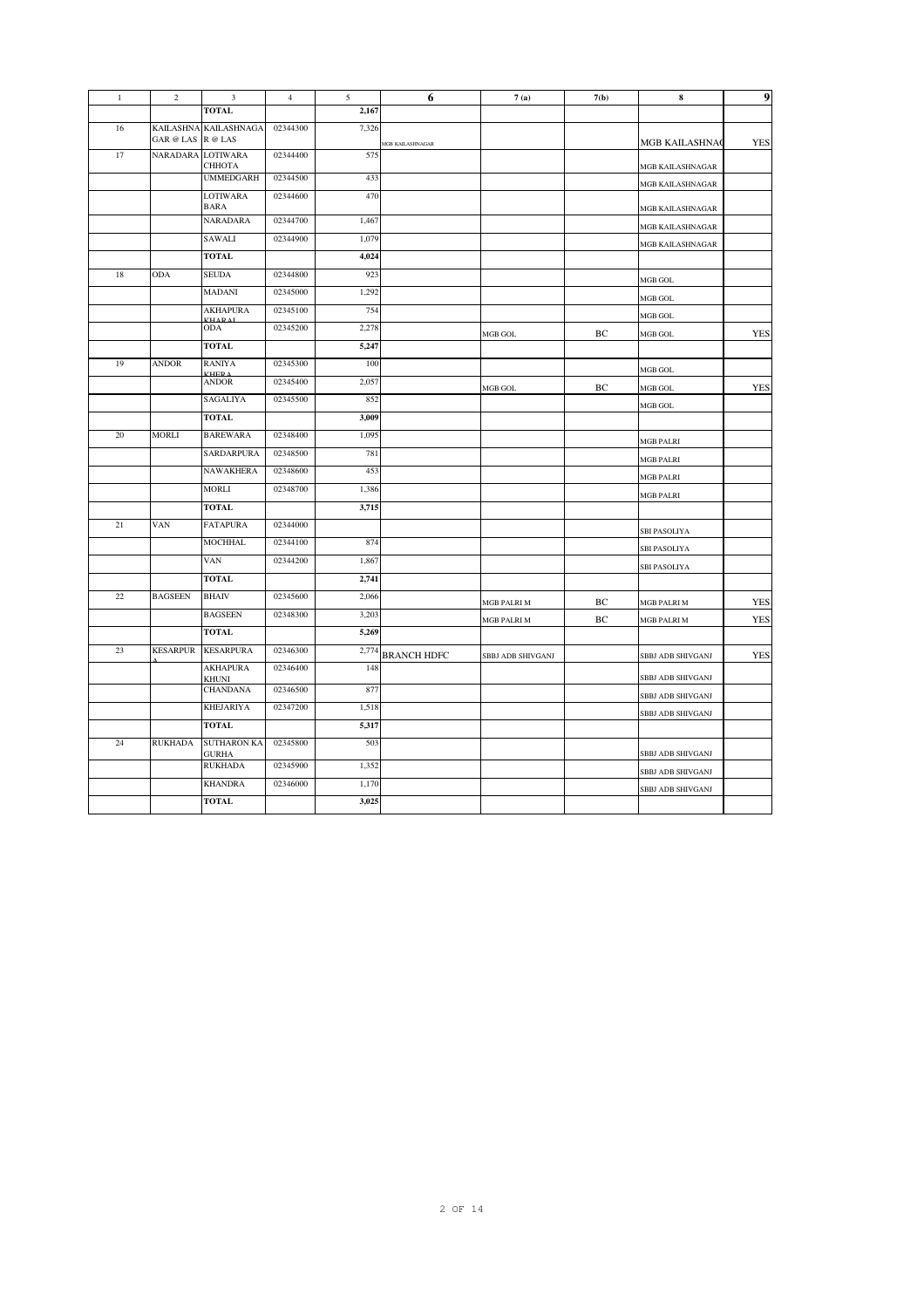|                     | Name of Panchayat Samiti: Sirohi (0002) |                         |                |                         |                                      |                                                                                                             |                                             |                          |                            |
|---------------------|-----------------------------------------|-------------------------|----------------|-------------------------|--------------------------------------|-------------------------------------------------------------------------------------------------------------|---------------------------------------------|--------------------------|----------------------------|
| Location<br>code of | Name of Panchayat                       | Name of Village Code    |                | <b>Total Population</b> |                                      | $\begin{tabular}{l} \bf FI\ Identified\ village\ \hspace{25pt} (2000+\\ population\ Vilages) \end{tabular}$ |                                             |                          | Pos                        |
| Village<br>Panchaya |                                         | Name of Village         | Code           | Person                  | Name of bank with<br>branch/Branches |                                                                                                             |                                             | me of Service Area Bank  | office/sub-<br>Post office |
| $\,$ t $\,$         |                                         |                         |                |                         | at the Village                       | same of allotted<br>$\ensuremath{\mathsf{bank}}\xspace$ with                                                | Proposed/existing<br>delivery mode of       | of Gram Panchayat        | Yes/No                     |
|                     |                                         |                         |                |                         |                                      | branch                                                                                                      | Banking Services<br>i.e. BC/ ATM<br>/Branch |                          |                            |
| $\overline{1}$      | $\overline{2}$                          | $\overline{\mathbf{3}}$ | $\overline{4}$ | 5                       | $\epsilon$                           | $7\,\mathrm{(a)}$                                                                                           | 7(b)                                        | $\bf{s}$                 | 9                          |
|                     | Panchayat Samiti: Sirohi (0002)         |                         |                |                         |                                      |                                                                                                             |                                             |                          |                            |
| 01                  | <b>RAMPURA</b>                          | PALRI                   | 02351700       | 1,09                    |                                      |                                                                                                             |                                             |                          |                            |
|                     |                                         | RAMPURA                 | 02351800       | 3,11'                   |                                      |                                                                                                             |                                             | <b>CICI BANK SIROHI</b>  |                            |
|                     |                                         | PEEPALKI                | 02351900       | 51                      |                                      | <b>ICICI BANK SIRO</b>                                                                                      | BC                                          | <b>ICICI BANK SIROHI</b> | YES                        |
|                     |                                         |                         |                |                         |                                      |                                                                                                             |                                             | <b>ICICI BANK SIROHI</b> |                            |
|                     |                                         | <b>TOTAL</b>            |                | 4,72                    |                                      |                                                                                                             |                                             |                          |                            |
| $\overline{02}$     | <b>KHAMBAL</b>                          | <b>ANGORE</b>           | 02351500       | $^{88}$                 |                                      |                                                                                                             |                                             | <b>SBBJ SIROHI</b>       |                            |
|                     |                                         | <b>KHAMBAL</b>          | 02351600       | 1,83                    |                                      |                                                                                                             |                                             |                          |                            |
|                     |                                         | <b>TOTAL</b>            |                | 2,72                    |                                      |                                                                                                             |                                             | <b>SBBJ SIROHI</b>       |                            |
|                     |                                         | BELANGARI               |                |                         |                                      |                                                                                                             |                                             |                          |                            |
| œ                   | BELANGARI                               |                         | 02354900       | 3,52                    |                                      | <b>IGB KRISHNA</b>                                                                                          | BC                                          | <b>MGB KRISHNAGAJ</b>    | YES                        |
|                     |                                         | VERUSA PADAR            | 02355800       |                         |                                      |                                                                                                             |                                             | MGB KRISHNAGAJ           |                            |
|                     |                                         | <b>GUWARI KHERA</b>     | 02355900       | $\alpha$                |                                      |                                                                                                             |                                             | MGB KRISHNAGAJ           |                            |
|                     |                                         | UNTA KHERA              | 02356000       | 13                      |                                      |                                                                                                             |                                             |                          |                            |
|                     |                                         | AMLI                    | 02357600       | 37                      |                                      |                                                                                                             |                                             | <b>MGB KRISHNAGAJ</b>    |                            |
|                     |                                         | <b>TOTAL</b>            |                | 4,09                    |                                      |                                                                                                             |                                             | <b>MGB KRISHNAGAJ</b>    |                            |
|                     |                                         |                         |                |                         |                                      |                                                                                                             |                                             |                          |                            |
| $_{04}$             | MADIYA                                  | <b>AKOONA</b>           | 02353900       | 831                     |                                      |                                                                                                             |                                             | SBBJ KALANDRI            |                            |
|                     |                                         | MADIYA                  | 02354000       | 1,73                    |                                      |                                                                                                             |                                             | SBBJ KALANDRI            |                            |
|                     |                                         | <b>TOTAL</b>            |                | 2,56                    |                                      |                                                                                                             |                                             |                          |                            |
| 05                  | JAILA                                   | NEMBORA                 | 02353800       | 48                      |                                      |                                                                                                             |                                             |                          |                            |
|                     |                                         | <b>KOTRA</b>            | 02354300       | $\tau$                  |                                      |                                                                                                             |                                             | <b>SBBJ KALANDRI</b>     |                            |
|                     |                                         |                         |                |                         |                                      |                                                                                                             |                                             | SBBJ KALANDRI            |                            |
|                     |                                         | SAVRATA                 | 02354400       | 61                      |                                      |                                                                                                             |                                             | SBBJ KALANDRI            |                            |
|                     |                                         | <b>AILA</b>             | 02354500       | 86                      |                                      |                                                                                                             |                                             | SBBJ KALANDRI            |                            |
|                     |                                         | PHALWADI                | 02354600       | 36                      |                                      |                                                                                                             |                                             |                          |                            |
|                     |                                         | <b>TOTAL</b>            |                | 2.39                    |                                      |                                                                                                             |                                             | SBBJ KALANDRI            |                            |
|                     |                                         |                         |                |                         |                                      |                                                                                                             |                                             |                          |                            |
| 06                  | <b>SILDAR</b>                           | <b>SILDAR</b>           | 02356700       | 2.32                    | MGB SILDAR                           |                                                                                                             |                                             | <b>MGB SILDAR</b>        | <b>YES</b>                 |
|                     |                                         | RODA KHERA              | 02356800       | 35                      |                                      |                                                                                                             |                                             | <b>AGB SILDAR</b>        |                            |
|                     |                                         | RAMPURA                 | 02357000       | 212                     |                                      |                                                                                                             |                                             |                          |                            |
|                     |                                         | <b>TOTAL</b>            |                | 2,89                    |                                      |                                                                                                             |                                             | <b>AGB SILDAR</b>        |                            |
| $\sigma$            | SANPUR                                  | KOOMA                   | 02354700       | 9.                      |                                      |                                                                                                             |                                             |                          |                            |
|                     |                                         |                         |                |                         |                                      |                                                                                                             |                                             | MGB SILDAR               |                            |
|                     |                                         | PADROO KHERA            | 02356100       | 14                      |                                      |                                                                                                             |                                             | <b>MGB SILDAR</b>        |                            |
|                     |                                         | SIYA KARA               | 02356200       | 72                      |                                      |                                                                                                             |                                             | <b>MGB SILDAR</b>        |                            |
|                     |                                         | <b>KAKENDRA</b>         | 02356300       | 1,00                    |                                      |                                                                                                             |                                             |                          |                            |
|                     |                                         | POSEETARA               | 02356400       | 70                      |                                      |                                                                                                             |                                             | <b>MGB SILDAR</b>        |                            |
|                     |                                         | SANPUR                  | 02357300       | 1,52                    |                                      |                                                                                                             |                                             | MGB SILDAR               |                            |
|                     |                                         |                         |                |                         |                                      |                                                                                                             |                                             | <b>AGB SILDAR</b>        |                            |
|                     |                                         | KARJAL                  | 02357400       | 14                      |                                      |                                                                                                             |                                             | <b>AGB SILDAR</b>        |                            |
|                     |                                         | <b>RANELA</b>           | 02357500       | 10                      |                                      |                                                                                                             |                                             | MGB SILDAR               |                            |
|                     |                                         | <b>TOTAL</b>            |                | 4.44                    |                                      |                                                                                                             |                                             |                          |                            |
| $\alpha$            | SARTARA                                 | MAMAWALI                | 02352800       | 1,34                    |                                      |                                                                                                             |                                             |                          |                            |
|                     |                                         | <b>SILOIYA</b>          | 02352900       | 1,06                    |                                      |                                                                                                             |                                             | <b>ICICI SIROHI</b>      |                            |
|                     |                                         |                         |                |                         |                                      |                                                                                                             |                                             | <b>CICI SIROHI</b>       |                            |
|                     |                                         | SARTARA                 | 02353100       | 72                      |                                      |                                                                                                             |                                             | <b>CICI SIROHI</b>       |                            |
|                     |                                         | VALDARA                 | 02353200       | 1,26                    |                                      |                                                                                                             |                                             | <b>ICICI SIROHI</b>      |                            |
|                     |                                         | BALDA (V)               | 02354800       | 1,04                    |                                      |                                                                                                             |                                             |                          |                            |
|                     |                                         | <b>TOTAL</b>            |                | 5,44                    |                                      |                                                                                                             |                                             | <b>CICI SIROHI</b>       |                            |
| 09                  | BALDA                                   | BALDA                   | 02352300       | 71                      |                                      |                                                                                                             |                                             |                          |                            |
|                     |                                         |                         |                |                         |                                      |                                                                                                             |                                             | <b>CICI SIROHI</b>       |                            |
|                     |                                         | <b>RAJPURA</b>          | 02352400       | 1.24                    |                                      |                                                                                                             |                                             | <b>ICICI SIROHI</b>      |                            |
|                     |                                         | <b>TOTAL</b>            |                | 1,96                    |                                      |                                                                                                             |                                             |                          |                            |
| 10                  | UD                                      | UD                      | 02350400       | 277                     |                                      |                                                                                                             |                                             |                          |                            |
|                     |                                         | MANDWARA                | 02350500       | 2,02                    |                                      | SBBJ JAWAL                                                                                                  | BC                                          | SBBJ JAWAL               | YES                        |
|                     |                                         |                         |                |                         |                                      | SBBJ JAWAL                                                                                                  | BC                                          | SBBJ JAWAL               | <b>YES</b>                 |
|                     | <b>BARLOOT</b>                          | <b>BARLOOT</b>          | 02350600       | 4,570                   |                                      |                                                                                                             |                                             |                          |                            |
| 11                  |                                         |                         |                |                         | <b>MGB BARLOOT</b>                   |                                                                                                             |                                             | <b>MGB BARLOT</b>        | YES                        |
| $\overline{12}$     | <b>JAWAL</b>                            | <b>JAWAL</b>            | 02349900       | 9.04                    | <b>SBBJ MGB JAWA</b>                 |                                                                                                             |                                             | <b>SBBJ JAWAL</b>        | YES                        |
| 13                  | PADEEV                                  | PADEEV                  | 02350300       | 5,071                   | <b>MGB PADEEV</b>                    |                                                                                                             |                                             | <b>MGB PADEEV</b>        | YES                        |
| 14                  | <b>DODUA</b>                            | <b>DODUA</b>            | 02351400       | 2,00                    |                                      |                                                                                                             |                                             |                          |                            |
|                     |                                         | VARAL                   | 02353000       | 594                     |                                      | MGB PADEEV                                                                                                  | $_{\mathrm{BC}}$                            | <b>MGB PADEEV</b>        | YES                        |
|                     |                                         | <b>TOTAL</b>            |                | 2,597                   |                                      |                                                                                                             |                                             | MGB PADEEV               |                            |
|                     |                                         |                         |                |                         |                                      |                                                                                                             |                                             |                          |                            |
| 15                  | KALANDRI                                | KALANDRI                | 02351300       | 8,55                    | <b>SBBJ KALANDRI</b>                 |                                                                                                             |                                             | SBBJ KALANDRI            | <b>YES</b>                 |
| 16                  | <b>MOHABBAT NAGAR</b>                   | <b>MOHABBAT NAGAR</b>   | 02351200       | 3,86                    |                                      |                                                                                                             |                                             |                          |                            |
| 17                  | BHUTGAON                                | BHUTGAON                | 02349700       | 1,712                   |                                      | SBBJ KALAND                                                                                                 | $_{\mathrm{BC}}$                            | SBBJ KALANDRI            |                            |
|                     |                                         | JAMOTARA                | 02349800       | 1,61                    |                                      |                                                                                                             |                                             | MGB BARLOOT              |                            |
|                     |                                         |                         |                |                         |                                      |                                                                                                             |                                             | MGB BARLOOT              |                            |
|                     |                                         | TOTAL                   |                | 3,325                   |                                      |                                                                                                             |                                             |                          |                            |
| $18\,$              | MANORA                                  | SATAPURA                | 02349500       | 731                     |                                      |                                                                                                             |                                             | MGB VARDA                |                            |
|                     |                                         | MANORA                  | 02349600       | 2.253                   |                                      |                                                                                                             |                                             |                          |                            |
|                     |                                         | <b>TOTAL</b>            |                | 2,98                    |                                      | MGB VARDA                                                                                                   | BC                                          | MGB VARDA                | YES                        |
|                     |                                         |                         |                |                         |                                      |                                                                                                             |                                             |                          |                            |

 $\overline{\phantom{0}}$ 

### **ANNEXURE-I NUMBER OF VILLAGES UNDER EACH GRAM PANCHAYAT**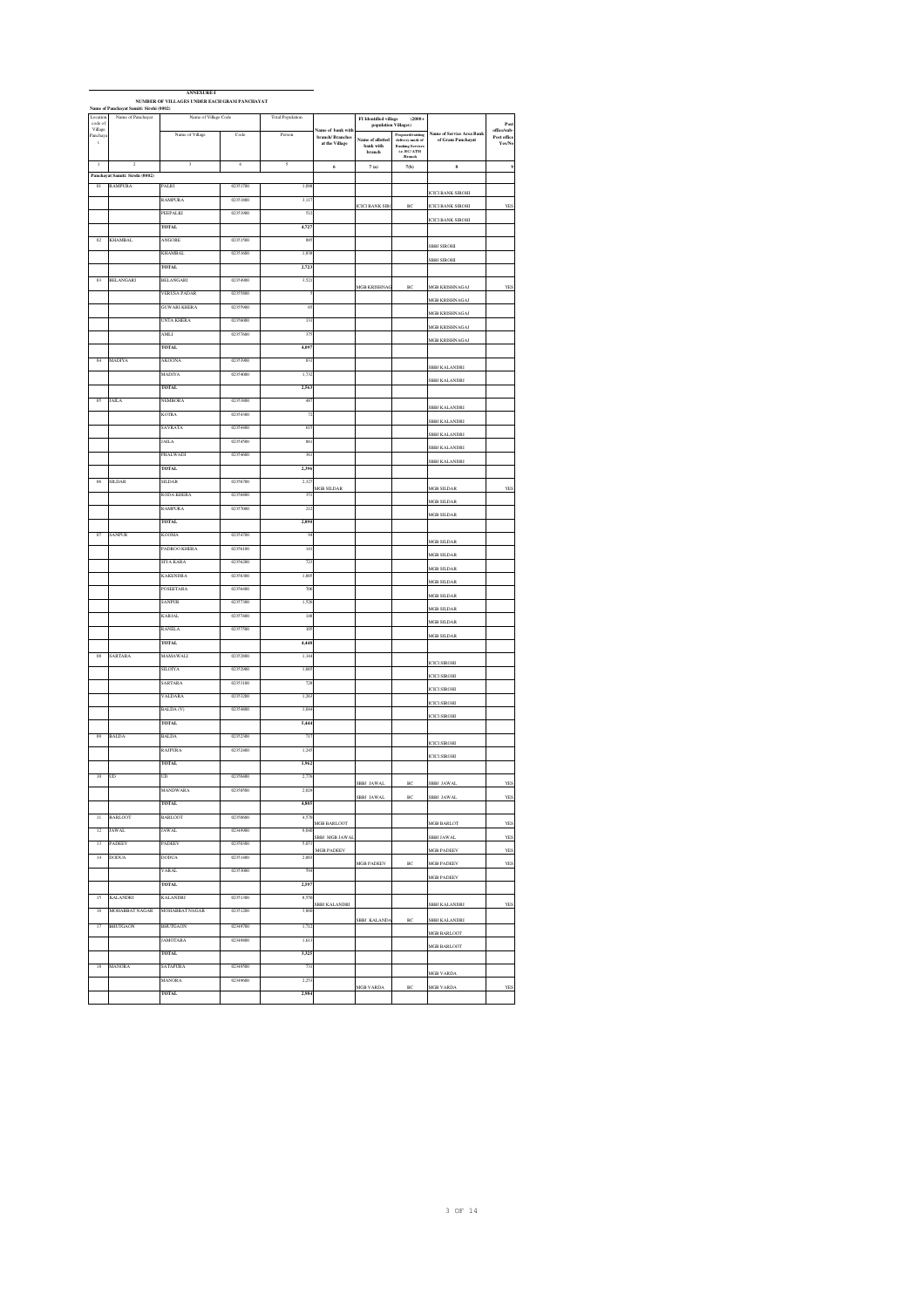| Location<br>code of        | Name of Panchayat | Name of Village Code |          | <b>Total Population</b>  |                                      | FI Identified village<br>population Villages)                | $(2000 +$                                           |                           | Post                      |
|----------------------------|-------------------|----------------------|----------|--------------------------|--------------------------------------|--------------------------------------------------------------|-----------------------------------------------------|---------------------------|---------------------------|
| Village<br>Panchay.        |                   | Name of Village      | Code     | Person                   | Name of bank with<br>branch/Branches |                                                              | Proposed/existing                                   | Name of Service Area Bank | office/sub<br>Post office |
| $\mathfrak{t}$             |                   |                      |          |                          | at the Village                       | Name of allotted<br>$\ensuremath{\mathsf{bank}}\xspace$ with | delivery mode of<br>Banking Services<br>i.e. BC/ATM | of Gram Panchayat         | Yes/No                    |
|                            |                   |                      |          |                          |                                      | branch                                                       | /Branch                                             |                           |                           |
| 19                         | MANDAWARIYA       | MANDAWARIYA          | 02350700 | 2,01                     |                                      | <b>MGB VARDA</b>                                             | BC                                                  | <b>MGB VARDA</b>          | YES                       |
|                            |                   | <b>DELDAR</b>        | 02350800 | 1.97                     |                                      |                                                              |                                                     | <b>MGB VARDA</b>          |                           |
|                            |                   | <b>TOTAL</b>         |          | 3,98                     |                                      |                                                              |                                                     |                           |                           |
| 20                         | WARADA            | WARADA               | 02349400 | 2.71                     | MGB VARDA                            |                                                              |                                                     | <b>MGB WARDA</b>          | <b>YES</b>                |
| $\overline{21}$            | MERMANDWARA       | <b>MERMANDWARA</b>   | 02356500 | 3,64                     |                                      | MGB SILDAR                                                   | BC                                                  | <b>MGB SILDAR</b>         | YES                       |
| $\boldsymbol{\mathcal{D}}$ | NAWARA            | <b>BAOLI</b>         | 02350900 | 1,29                     |                                      |                                                              |                                                     | <b>AGB SILDAR</b>         |                           |
|                            |                   | <b>NAWARA</b>        | 02351000 | 1,67                     |                                      |                                                              |                                                     |                           |                           |
|                            |                   | <b>GURA</b>          | 02351100 | $\overline{\mathcal{D}}$ |                                      |                                                              |                                                     | <b>MGB SILDAR</b>         |                           |
|                            |                   | TOTAL.               |          | 3.74                     |                                      |                                                              |                                                     | MGB SILDAR                |                           |
| $\overline{23}$            | PHOOGNI           | PHOOGNI              | 02353600 | 1.08                     |                                      |                                                              |                                                     |                           |                           |
|                            |                   | NOON                 | 02353700 | 1,66                     |                                      |                                                              |                                                     | <b>ICICI DIROHI</b>       |                           |
|                            |                   | <b>TOTAL</b>         |          | 2,757                    |                                      |                                                              |                                                     | <b>ICICI DIROHI</b>       |                           |
| 24                         | TAWARI            | PHACHARIYA           | 02353300 | 59                       |                                      |                                                              |                                                     |                           |                           |
|                            |                   | CHADOOAL             | 02353400 | 1,34                     |                                      |                                                              |                                                     | <b>SBBJ KALANDRI</b>      |                           |
|                            |                   |                      |          |                          |                                      |                                                              |                                                     | <b>SBBJ KALANDRI</b>      |                           |
|                            |                   | TAWARI               | 02353500 | 2.20                     | <b>Branch MGB</b>                    | SBBJ KALANDRI                                                |                                                     | SBBJ KALANDRI             |                           |
|                            |                   | <b>TOTAL</b>         |          | 4.150                    |                                      |                                                              |                                                     |                           |                           |
| $\overline{25}$            | GOYLI             | GOYLI                | 02352000 | 4,95                     |                                      | <b>MGB SIROHI</b>                                            | BC                                                  | MGB SIROHI                | YE                        |
|                            |                   | SARNESHWARJI         | 02352200 | 69                       |                                      |                                                              |                                                     | <b>AGB SIROHI</b>         |                           |
|                            |                   | <b>TOTAL</b>         |          | 5,64                     |                                      |                                                              |                                                     |                           |                           |
| 26                         | GOL               | <b>GOL</b>           | 02350000 | 1.99                     |                                      |                                                              |                                                     | <b>AGR GOL</b>            |                           |
|                            |                   | <b>EWADI</b>         | 02350100 | 38                       |                                      |                                                              |                                                     |                           |                           |
|                            |                   | VADAKHERA            | 02350200 | π                        |                                      |                                                              |                                                     | MGB GOL                   |                           |
|                            |                   | <b>ANDWA</b>         | 02352100 | 1,25                     |                                      |                                                              |                                                     | MGB GOL                   |                           |
|                            |                   | <b>TOTAL</b>         |          | 3,737                    |                                      |                                                              |                                                     | MGB GOL                   |                           |
| $\overline{\mathbf{z}}$    | <b>AMLARI</b>     | <b>PUNAWA</b>        | 02356900 | 76                       |                                      |                                                              |                                                     |                           |                           |
|                            |                   | <b>AMLARI</b>        | 02357100 | 2.24                     |                                      |                                                              |                                                     | <b>MGB SILDAR</b>         |                           |
|                            |                   | BAG                  | 02357200 | 69                       |                                      | MGB SILAR                                                    | BC                                                  | <b>MGB SILDAR</b>         | YE.                       |
|                            |                   |                      |          |                          |                                      |                                                              |                                                     | MGB SILDAR                |                           |
|                            |                   | <b>TOTAL</b>         |          | 3,66                     |                                      |                                                              |                                                     |                           |                           |
| $\rm 28$                   | MANKRODA          | VERAPURA             | 02352600 | 52                       |                                      |                                                              |                                                     | <b>AGB SIROHI</b>         |                           |
|                            |                   | SIROHI (RURAL)       | 02352500 | $\overline{\mathbf{r}}$  |                                      |                                                              |                                                     | <b>AGB SIROHI</b>         |                           |
|                            |                   | <b>MANKRODA</b>      | 02355300 | 1,80                     |                                      |                                                              |                                                     | <b>MGB SIROHI</b>         |                           |
|                            |                   | DARBARI KHERA        | 02355400 | 50                       |                                      |                                                              |                                                     | MGB SIROHI                |                           |
|                            |                   | <b>TOTAL</b>         |          | 3.059                    |                                      |                                                              |                                                     |                           |                           |
| 29                         | SINDRATH          | SINDRATH             | 02352700 | 208                      |                                      | <b>SBBJ SIROHI</b>                                           | BC                                                  | <b>SBBJ SIROHI</b>        | YES                       |
|                            |                   | RAJPURA KHERA        | 02355100 | Ś                        |                                      |                                                              |                                                     |                           |                           |
|                            |                   | DHANTA               | 02355200 | 1,62                     |                                      |                                                              |                                                     | <b>SBBJ SIROHI</b>        |                           |
|                            |                   | KUA KHERA            | 02355500 |                          |                                      |                                                              |                                                     | <b>SBBJ SIROHI</b>        |                           |
|                            |                   | <b>JAJAR KHERA</b>   | 02355600 |                          |                                      |                                                              |                                                     | <b>SBBJ SIROHI</b>        |                           |
|                            |                   | MEERPUR              | 02355700 | 90                       |                                      |                                                              |                                                     | <b>SBBJ SIROHI</b>        |                           |
|                            |                   | <b>TOTAL</b>         |          | 4,70                     |                                      |                                                              |                                                     | <b>SBBJ SIROHI</b>        |                           |
| 30                         | <b>HALIWARA</b>   | <b>HALIWARA</b>      | 02354100 | 1,34                     |                                      |                                                              |                                                     |                           |                           |
|                            |                   | TUA                  | 02354200 | 53                       |                                      |                                                              |                                                     | <b>MGB SILDAR</b>         |                           |
|                            |                   |                      |          |                          |                                      |                                                              |                                                     | <b>AGB SILDAR</b>         |                           |
|                            |                   | <b>SIRODKI</b>       | 02356600 | 72                       |                                      |                                                              |                                                     | <b>MGB SILDAR</b>         |                           |
|                            |                   | <b>TOTAL</b>         |          | 2,600                    |                                      |                                                              |                                                     |                           |                           |
| $\overline{31}$            | KRISHANGANJ       | <b>BADELI</b>        | 02355000 | 53                       |                                      |                                                              |                                                     | MGB SRISHANGAJ            |                           |
|                            |                   | KRISHNGANJ           | 02357700 | 3,53                     | <b>MGB KRISHANGANJ</b>               |                                                              |                                                     | MGB SRISHANGAJ            | YES                       |
|                            |                   | TELPI KHERA          | 02357800 | 1,05                     |                                      |                                                              |                                                     | <b>MGB SRISHANGAJ</b>     |                           |
|                            |                   | <b>TOTAL</b>         |          | 5,122                    |                                      |                                                              |                                                     |                           |                           |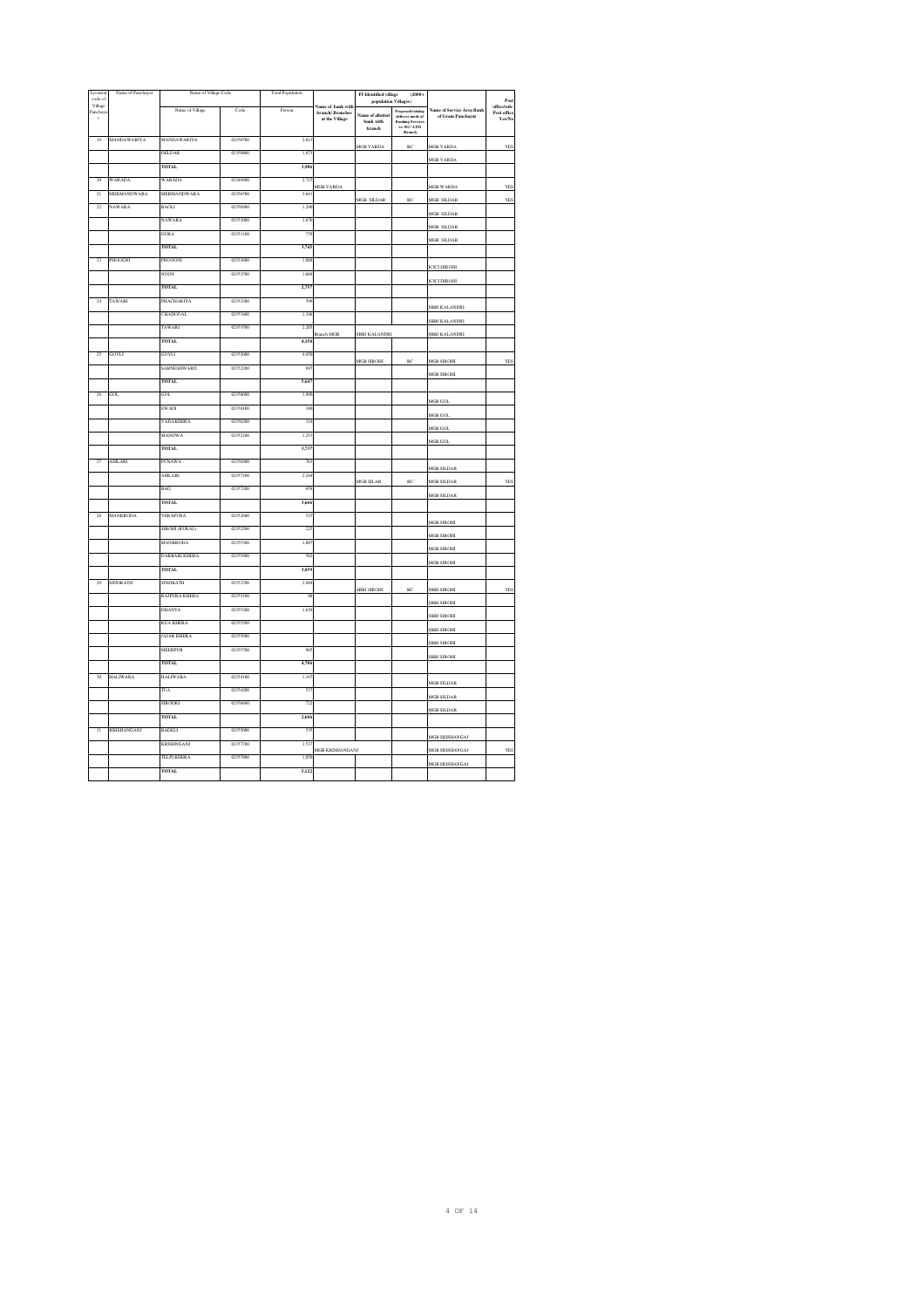### **ANNEXURE-I**

## **NUMBER OF VILLAGES UNDER EACH GRAM PANCHAYAT**

 **Panchayat Samiti: Reodar (0003)**

| <b>Location</b> code<br>of Village | Name of Panchayat               | <b>Name of Village Code</b> |                         | <b>Total</b><br>Population | Name of bank                                             | FI Identified village<br>$(2000 +$<br>population Villages) |                                                                                                      | <b>Name of Service</b>         | Post office/sub-      |
|------------------------------------|---------------------------------|-----------------------------|-------------------------|----------------------------|----------------------------------------------------------|------------------------------------------------------------|------------------------------------------------------------------------------------------------------|--------------------------------|-----------------------|
| Panc-hayat                         |                                 | Name of Village             | Code                    | Person                     | with branch/<br><b>Branches</b> at the<br><b>Village</b> | Name of allotted<br>bank with branch                       | <b>Proposed/existing</b><br>delivery mode of<br><b>Banking Services i.e.</b><br><b>BC/ATM/Branch</b> | Area Bank of Gram<br>Panchayat | Post office<br>Yes/No |
| $\mathbf{1}$                       | $\mathbf{2}$                    | $\mathbf{3}$                | $\overline{\mathbf{4}}$ | 5                          | 6                                                        | 7(a)                                                       | 7(b)                                                                                                 | 8                              | 9                     |
|                                    | Panchayat Samiti: Reodar (0003) |                             |                         |                            |                                                          |                                                            |                                                                                                      |                                |                       |
| 01                                 | <b>JETAWARA</b>                 | <b>JETAWARA</b>             | 02384200                | 2,733                      |                                                          | MGB REODAR                                                 | BC                                                                                                   | MGB REODAR                     | <b>YES</b>            |
|                                    |                                 | KOTRA                       | 02384500                | 743                        |                                                          |                                                            |                                                                                                      | <b>MGB REODAR</b>              |                       |
|                                    |                                 | WASADA                      | 02384600                | 1,459                      |                                                          |                                                            |                                                                                                      | MGB REODAR                     | <b>YES</b>            |
|                                    |                                 | <b>TOTAL</b>                |                         | 4,935                      |                                                          |                                                            |                                                                                                      |                                |                       |
| 02                                 | SORDA                           | SORDA                       | 02384700                | 3,832                      |                                                          | SBBJ MANDAR                                                | BC                                                                                                   | SBBJ MANDAR                    | <b>YES</b>            |
| 03                                 | PEETHAPURA                      | <b>NIMTALAI</b>             | 02380100                | 1,177                      |                                                          |                                                            |                                                                                                      | <b>MGB MANDAR</b>              |                       |
|                                    |                                 | <b>MORWARA</b>              | 02380700                | 1,225                      |                                                          |                                                            |                                                                                                      | MGB MANDAR                     |                       |
|                                    |                                 | PEETHAPURA M                | 02380800                | 2,562                      |                                                          | <b>MGB MANDAR</b>                                          | BC                                                                                                   | <b>MGB MANDAR</b>              | <b>YES</b>            |
|                                    |                                 | <b>TOTAL</b>                |                         | 4,964                      |                                                          |                                                            |                                                                                                      |                                |                       |
| 04                                 | <b>MANDAR</b>                   | <b>MANDAR</b>               | 02384900                | 11,285                     | SBBJ MGB MANDAR                                          |                                                            |                                                                                                      | <b>SBBJ MANDAR</b>             |                       |
| 05                                 | <b>MAGARIWARA</b>               | <b>MAGARIWARA</b>           | 02383700                | 3,054                      |                                                          | SBBJ MANDAR                                                | BC                                                                                                   | SBBJ MANDAR                    | <b>UES</b>            |
|                                    |                                 | <b>DHANPURA</b>             | 02383800                | 803                        |                                                          |                                                            |                                                                                                      | SBBJ MANDAR                    |                       |
|                                    |                                 | JAWAL                       | 02385600                | 859                        |                                                          |                                                            |                                                                                                      | SBBJ MANDAR                    |                       |
|                                    |                                 | TOTAL                       |                         | 4,716                      |                                                          |                                                            |                                                                                                      |                                |                       |
| 06                                 | <b>GUNDWARA</b>                 | <b>GUNDWARA</b>             | 02383900                | 995                        |                                                          |                                                            |                                                                                                      | <b>MGB MANDAR</b>              |                       |
|                                    |                                 | <b>FATEPURA</b>             | 02385000                | 80                         |                                                          |                                                            |                                                                                                      | MGB MANDAR                     |                       |
|                                    |                                 | <b>BHEELRA</b>              | 02385100                | 694                        |                                                          |                                                            |                                                                                                      | MGB MANDAR                     |                       |
|                                    |                                 | RAMPURA PILOCHI             | 02385200                | 734                        |                                                          |                                                            |                                                                                                      | MGB MANDAR                     |                       |
|                                    |                                 | JUADARA                     | 02385300                | 393                        |                                                          |                                                            |                                                                                                      | <b>MGB MANDAR</b>              |                       |
|                                    |                                 | KOTRA KHERA                 | 02385400                | 339                        |                                                          |                                                            |                                                                                                      | MGB MANDAR                     |                       |
|                                    |                                 | <b>JAMTHA</b>               | 02385500                | 682                        |                                                          |                                                            |                                                                                                      | <b>MGB MANDAR</b>              |                       |
|                                    |                                 | DERLI                       | 02388000                | 91                         |                                                          |                                                            |                                                                                                      | <b>MGB MANDAR</b>              |                       |
|                                    |                                 | <b>TOTAL</b>                |                         | 4,008                      |                                                          |                                                            |                                                                                                      |                                |                       |
| 07                                 | BHEROOGARH                      | AWADA                       | 02383500                | 1,431                      |                                                          |                                                            |                                                                                                      | MGB BHATANA                    |                       |
|                                    |                                 | <b>KARELI</b>               | 02383600                | 995                        |                                                          |                                                            |                                                                                                      | MGB BHATANA                    |                       |
|                                    |                                 | DIDMANA KHERA               | 02385700                | 83                         |                                                          |                                                            |                                                                                                      | <b>MGB BHATANA</b>             |                       |
|                                    |                                 | <b>BIJWA KHERA</b>          | 02385800                | 56                         |                                                          |                                                            |                                                                                                      | MGB BHATANA                    |                       |
|                                    |                                 | BHEROOGARH                  | 02387800                | 1,020                      |                                                          |                                                            |                                                                                                      | <b>MGB BHATANA</b>             |                       |
|                                    |                                 | TOTAL                       |                         | 3,585                      |                                                          |                                                            |                                                                                                      |                                |                       |
| 08                                 | <b>BHATANA</b>                  | <b>BHATANA</b>              | 02387900                | 3,457                      | MGB BHATANA                                              |                                                            |                                                                                                      | <b>MGB BHATANA</b>             |                       |
| 09                                 | LOONOL                          | LOONOL                      | 02382900                | 2,269                      |                                                          | SBBJ ANADARA                                               | ВC                                                                                                   | <b>SBBJ ANADARA</b>            | YES                   |
|                                    |                                 | <b>PERWA</b>                | 02383000                | 992                        |                                                          |                                                            |                                                                                                      | <b>SBBJ ANADARA</b>            |                       |
|                                    |                                 | ASAO                        | 02383100                | 313                        |                                                          |                                                            |                                                                                                      | SBBJ ANADARA                   |                       |
|                                    |                                 | <b>RAJGARH</b>              | 02383200                | 731                        |                                                          |                                                            |                                                                                                      | SBBJ ANADARA                   |                       |
|                                    |                                 | <b>KAROTI</b>               | 02386100                | 683                        |                                                          |                                                            |                                                                                                      | SBBJ ANADARA                   |                       |
|                                    |                                 | TOTAL                       |                         | 4,988                      |                                                          |                                                            |                                                                                                      |                                |                       |
| 10                                 | <b>JOLPUR</b>                   | JOLPUR                      | 02379300                | 1,160                      |                                                          |                                                            |                                                                                                      | SBBJ REODAR                    |                       |
|                                    |                                 | WADKA                       | 02379400                | 1,378                      |                                                          |                                                            |                                                                                                      | SBBJ REODAR                    |                       |
|                                    |                                 | RAMPURA                     | 02379500                | 496                        |                                                          |                                                            |                                                                                                      | <b>SBBJ REODAR</b>             |                       |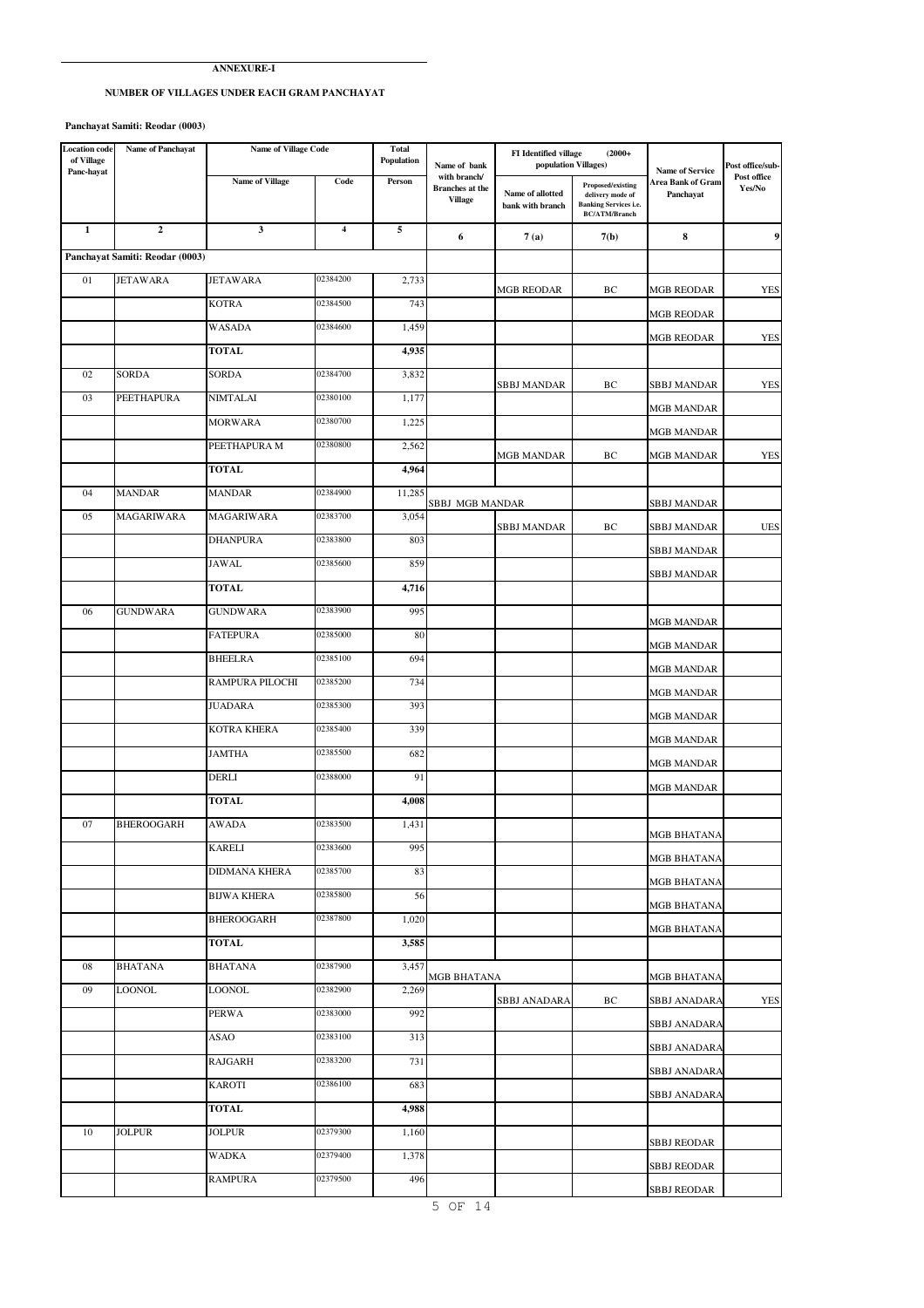| <b>Location</b> code<br>of Village | <b>Name of Panchayat</b> | <b>Name of Village Code</b>     |                      | <b>Total</b><br>Population | Name of bank                           | FI Identified village<br>population Villages) | $(2000 +$                                                                |                                             | Post office/sub-      |
|------------------------------------|--------------------------|---------------------------------|----------------------|----------------------------|----------------------------------------|-----------------------------------------------|--------------------------------------------------------------------------|---------------------------------------------|-----------------------|
| Panc-hayat                         |                          | Name of Village                 | $\mathbf{Code}$      | Person                     | with branch/<br><b>Branches</b> at the |                                               | Proposed/existing                                                        | <b>Name of Service</b><br>Area Bank of Gram | Post office<br>Yes/No |
|                                    |                          |                                 |                      |                            | <b>Village</b>                         | Name of allotted<br>bank with branch          | delivery mode of<br><b>Banking Services i.e.</b><br><b>BC/ATM/Branch</b> | Panchayat                                   |                       |
|                                    |                          | <b>VIKANWAS</b>                 | 02381700             | 977                        |                                        |                                               |                                                                          | <b>SBBJ REODAR</b>                          |                       |
|                                    |                          | DEROL                           | 02381800             | 562                        |                                        |                                               |                                                                          | SBBJ REODAR                                 |                       |
|                                    |                          | <b>TOTAL</b>                    |                      | 4,573                      |                                        |                                               |                                                                          |                                             |                       |
| 11                                 | <b>POSEETARA</b>         | DANGRALI                        | 02377100             | 632                        |                                        |                                               |                                                                          | MGB SIRODI                                  |                       |
|                                    |                          | HADMATIYA                       | 02377300             | 110                        |                                        |                                               |                                                                          | <b>MGB SIRODI</b>                           |                       |
|                                    |                          | POSEETARA                       | 02378900             | 2,214                      |                                        | <b>MGB SIRODI</b>                             | ВC                                                                       | MGB SIRODI                                  | <b>YES</b>            |
|                                    |                          | <b>TOTAL</b>                    |                      | 2,956                      |                                        |                                               |                                                                          |                                             |                       |
| 12                                 | <b>GULAB GANJ</b>        | SINGARLI KHERA                  | 02378400             | 400                        |                                        |                                               |                                                                          | SBBJ ANADARA                                |                       |
|                                    |                          | <b>GULAB GANJ</b>               | 02378700             | 2,973                      |                                        | SBBJ ANADARA                                  |                                                                          | SBBJ ANADARA                                | <b>YES</b>            |
|                                    |                          | MALGAON                         | 02378800             | 2,091                      |                                        | SBBJ ANADARA                                  | ВC                                                                       | SBBJ ANADARA                                | YES                   |
|                                    |                          | TOTAL                           |                      | 5,464                      |                                        |                                               |                                                                          |                                             |                       |
| 13                                 | <b>PAMERA</b>            | PAMERA                          | 02377400             | 3,022                      |                                        | <b>MGB SIRODI</b>                             | ВC                                                                       | <b>MGB SIRODI</b>                           | <b>YES</b>            |
|                                    |                          | <b>VAHAN</b>                    | 02377500             | 306                        |                                        |                                               |                                                                          | MGB SIRODI                                  |                       |
|                                    |                          | <b>TOTAL</b>                    |                      | 3,328                      |                                        |                                               |                                                                          |                                             |                       |
| 14                                 | <b>JEERAWAL</b>          | <b>HARNI</b><br>AMARPURA(HARNI) | 02376600             | 1,986                      |                                        |                                               |                                                                          | <b>MGB DANTRI</b>                           |                       |
|                                    |                          | PANCH DEWAL                     | 02376700             | 50                         |                                        |                                               |                                                                          | MGB DANTRI                                  |                       |
|                                    |                          | SARAN KA KHERA                  | 02379800             | 671                        |                                        |                                               |                                                                          | MGB DANTRI                                  |                       |
|                                    |                          | JEERAWAL                        | 02379900             | 2,560                      |                                        | <b>MGB DANTRI</b>                             | ВC                                                                       | MGB DANTRI                                  | <b>YES</b>            |
|                                    |                          | TOTAL                           |                      | 5,267                      |                                        |                                               |                                                                          |                                             |                       |
| 15                                 | <b>RAIPUR</b>            | <b>JALAMPURA</b>                | 02376000             | 848                        |                                        |                                               |                                                                          | <b>MGB NIMBAJ</b>                           |                       |
|                                    |                          | <b>WADWAJ</b>                   | 02376100             | 979                        |                                        |                                               |                                                                          | MGB NIMBAJ                                  |                       |
|                                    |                          | <b>RAIPUR</b>                   | 02380200             | 1,277                      |                                        |                                               |                                                                          | MGB NIMBAJ                                  |                       |
|                                    |                          | <b>KOLAPURA</b>                 | 02380300             | 290                        |                                        |                                               |                                                                          | MGB NIMBAJ                                  |                       |
|                                    |                          | <b>AMRAPURA</b>                 | 02380400             | 790                        |                                        |                                               |                                                                          | MGB NIMBAJ                                  |                       |
|                                    |                          | HADMATIYA                       | 02380500             | 957                        |                                        |                                               |                                                                          | MGB NIMBAJ                                  |                       |
|                                    |                          | <b>TOTAL</b>                    |                      | 5,141                      |                                        |                                               |                                                                          |                                             |                       |
| 16                                 | WASAN                    | WASAN                           | 02381500             | 3,727                      |                                        | <b>MGB REODAR</b>                             | ВC                                                                       | <b>MGB REODAR</b>                           | <b>YES</b>            |
| 17                                 | MAROL                    | <b>MEETAN</b>                   | 02383300             | 1,226                      |                                        |                                               |                                                                          | MGB BHATNA                                  |                       |
|                                    |                          | VANTI                           | 02383400             | 279                        |                                        |                                               |                                                                          | MGB BHATNA                                  |                       |
|                                    |                          | MAROL                           | 02385900             | 1,848                      |                                        |                                               |                                                                          | MGB BHATNA                                  |                       |
|                                    |                          | <b>NIMBORA</b>                  | 02386000<br>02387700 | 1,261                      |                                        |                                               |                                                                          | MGB BHATNA                                  |                       |
|                                    |                          | PADROO KHERA<br><b>TOTAL</b>    |                      | 111<br>4,725               |                                        |                                               |                                                                          | <b>MGB BHATNA</b>                           |                       |
| 18                                 | <b>DHAWLI</b>            | LEELORA                         | 02386300             | 521                        |                                        |                                               |                                                                          |                                             |                       |
|                                    |                          | DHAWLI                          | 02386400             | 2,187                      |                                        |                                               |                                                                          | MGB REODAR                                  |                       |
|                                    |                          | <b>TOTAL</b>                    |                      | 2,708                      |                                        | MGB REODAR                                    | ВC                                                                       | <b>MGB REODAR</b>                           | <b>YES</b>            |
| 19                                 | DAK                      | DAK                             | 02382500             | 2,210                      |                                        |                                               |                                                                          |                                             |                       |
|                                    |                          | DHANERA                         | 02382600             | 870                        |                                        | SBBJ ANADARA                                  | ВC                                                                       | SBBJ ANADARA                                | YES                   |
|                                    |                          | TOTAL                           |                      | 3,080                      |                                        |                                               |                                                                          | SBBJ ANADARA                                |                       |
| 20                                 | <b>DABANI</b>            | CHHAPOL                         | 02382100             | 949                        |                                        |                                               |                                                                          |                                             |                       |
|                                    |                          | DABANI                          | 02382700             | 1,407                      |                                        |                                               |                                                                          | <b>SBBJ ANADARA</b>                         |                       |
|                                    |                          | THAL                            | 02382800             | 2,148                      |                                        |                                               |                                                                          | SBBJ ANADARA                                |                       |
|                                    |                          | TOTAL                           |                      | 4,504                      |                                        | SBBJ ANADARA                                  | ВC                                                                       | <b>SBBJ ANADARA</b>                         | <b>YES</b>            |
| 21                                 | <b>REODAR</b>            | RANARI                          | 02381600             | 897                        |                                        |                                               |                                                                          |                                             |                       |
|                                    |                          |                                 |                      |                            |                                        |                                               |                                                                          | <b>SBBJ REODAR</b>                          |                       |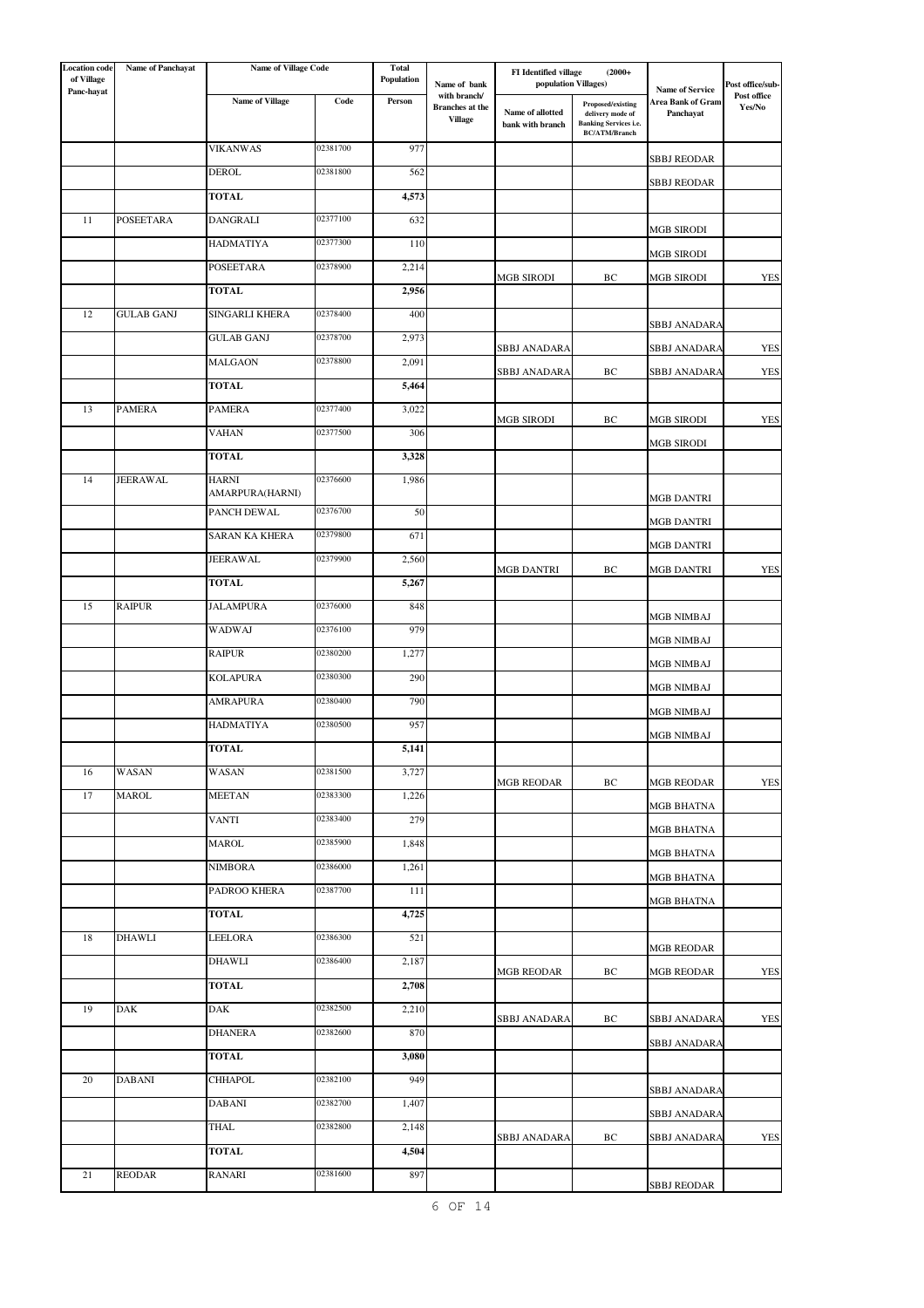| <b>Location</b> code<br>of Village<br>Panc-hayat | Name of Panchayat | <b>Name of Village Code</b> |          | Total<br>Population | Name of bank                                             | FI Identified village<br>$(2000 +$<br>population Villages) |                                                                                               | <b>Name of Service</b>         | Post office/sub-<br>Post office |
|--------------------------------------------------|-------------------|-----------------------------|----------|---------------------|----------------------------------------------------------|------------------------------------------------------------|-----------------------------------------------------------------------------------------------|--------------------------------|---------------------------------|
|                                                  |                   | <b>Name of Village</b>      | Code     | Person              | with branch/<br><b>Branches</b> at the<br><b>Village</b> | Name of allotted<br>bank with branch                       | Proposed/existing<br>delivery mode of<br><b>Banking Services i.e.</b><br><b>BC/ATM/Branch</b> | Area Bank of Gram<br>Panchayat | Yes/No                          |
|                                                  |                   | <b>REODAR</b>               | 02381900 | 6,824               | SBBJ MGB REODAR                                          |                                                            |                                                                                               | <b>SBBJ REODAR</b>             | <b>YES</b>                      |
|                                                  |                   | <b>TOTAL</b>                |          | 7,721               |                                                          |                                                            |                                                                                               |                                |                                 |
| 22                                               | <b>DHAN</b>       | <b>DHAN</b>                 | 02376900 | 1,466               |                                                          |                                                            |                                                                                               | MGB DATRAI                     |                                 |
|                                                  |                   | DADRLA                      | 02379100 | 730                 |                                                          |                                                            |                                                                                               | MGB DATRAI                     |                                 |
|                                                  |                   | <b>MALAWA</b>               | 02379600 | 889                 |                                                          |                                                            |                                                                                               | MGB DATRAI                     |                                 |
|                                                  |                   | <b>BHAMRA</b>               | 02379700 | 664                 |                                                          |                                                            |                                                                                               | MGB DATRAI                     |                                 |
|                                                  |                   | <b>TOTAL</b>                |          | 3,749               |                                                          |                                                            |                                                                                               |                                |                                 |
| 23                                               | <b>SIRODI</b>     | PEE THAPURA S               | 02378500 | 892                 |                                                          |                                                            |                                                                                               | <b>MGB SIRODI</b>              |                                 |
|                                                  |                   | <b>SIRODI</b>               | 02378600 | 3,596               | MGB SIRODI                                               |                                                            |                                                                                               | MGB SIRODI                     | <b>YES</b>                      |
|                                                  |                   | TOTAL                       |          | 4,488               |                                                          |                                                            |                                                                                               |                                |                                 |
| 24                                               | <b>NAGANI</b>     | <b>IDARLA</b>               | 02377000 | 923                 |                                                          |                                                            |                                                                                               | MGB REODAR                     |                                 |
|                                                  |                   | NAGANI                      | 02377200 | 2,436               |                                                          | <b>MGB REODAR</b>                                          | ВC                                                                                            | <b>MGB REODAR</b>              | <b>YES</b>                      |
|                                                  |                   | TOTAL                       |          | 3,359               |                                                          |                                                            |                                                                                               |                                |                                 |
| 25                                               | <b>DATANI</b>     | <b>BAHADURPURA</b>          | 02386500 | 166                 |                                                          |                                                            |                                                                                               | MGB DATRAI                     |                                 |
|                                                  |                   | PALRI KHERA                 | 02386600 | 1,032               |                                                          |                                                            |                                                                                               | MGB DATRAI                     |                                 |
|                                                  |                   | MOOLIYA KHERA               | 02386700 | 452                 |                                                          |                                                            |                                                                                               | MGB DATRAI                     |                                 |
|                                                  |                   | <b>KARJIYA</b>              | 02386800 | 719                 |                                                          |                                                            |                                                                                               | MGB DATRAI                     |                                 |
|                                                  |                   | <b>DATANI</b>               | 02386900 | 2,756               |                                                          | <b>MGB DATRAI</b>                                          | ВC                                                                                            | MGB DATRAI                     | <b>YES</b>                      |
|                                                  |                   | VIDMIYA                     | 02387000 | 164                 |                                                          |                                                            |                                                                                               | MGB DATRAI                     |                                 |
|                                                  |                   | <b>SALOTRA</b>              | 02387100 | 668                 |                                                          |                                                            |                                                                                               | MGB DATRAI                     |                                 |
|                                                  |                   | PEEPALIYA                   | 02387200 | 214                 |                                                          |                                                            |                                                                                               | MGB DATRAI                     |                                 |
|                                                  |                   | <b>TOTAL</b>                |          | 6,171               |                                                          |                                                            |                                                                                               |                                |                                 |
| 26                                               | <b>DANTRAI</b>    | DANTRAI                     | 02376800 | 4,399               | MGB DANTRI                                               |                                                            |                                                                                               | MGB DATRAI                     | <b>YES</b>                      |
| $27\,$                                           | <b>NIMBAJ</b>     | <b>KESUWA</b>               | 02376200 | 771                 |                                                          |                                                            |                                                                                               | MGB NIMBAJ                     |                                 |
|                                                  |                   | HIMMATPURA                  | 02376300 | 546                 |                                                          |                                                            |                                                                                               | MGB NIMBAJ                     |                                 |
|                                                  |                   | NIMBAJ                      | 02376400 | 2,547               | MGB NIMBAJ                                               |                                                            |                                                                                               | MGB NIMBAJ                     | <b>YES</b>                      |
|                                                  |                   | <b>ANAPUR</b>               | 02376500 | 1,674               |                                                          |                                                            |                                                                                               | MGB NIMBAJ                     |                                 |
|                                                  |                   | <b>TOTAL</b>                |          | 5,538               |                                                          |                                                            |                                                                                               |                                |                                 |
| 28                                               | <b>SELWADA</b>    | <b>SELWADA</b>              | 02379200 | 1,654               |                                                          |                                                            |                                                                                               | <b>SBBJ ANADARA</b>            |                                 |
|                                                  |                   | HATHAL                      | 02379000 | 1,180               |                                                          |                                                            |                                                                                               | SBBJ ANADARA                   |                                 |
|                                                  |                   | <b>SERWA</b>                | 02382000 | 744                 |                                                          |                                                            |                                                                                               | <b>SBBJ ANADARA</b>            |                                 |
|                                                  |                   | <b>DHANDHPURA</b>           | 02382200 | 1,384               |                                                          |                                                            |                                                                                               | <b>SBBJ ANADARA</b>            |                                 |
|                                                  |                   | (DHANPUR)                   |          |                     |                                                          |                                                            |                                                                                               |                                |                                 |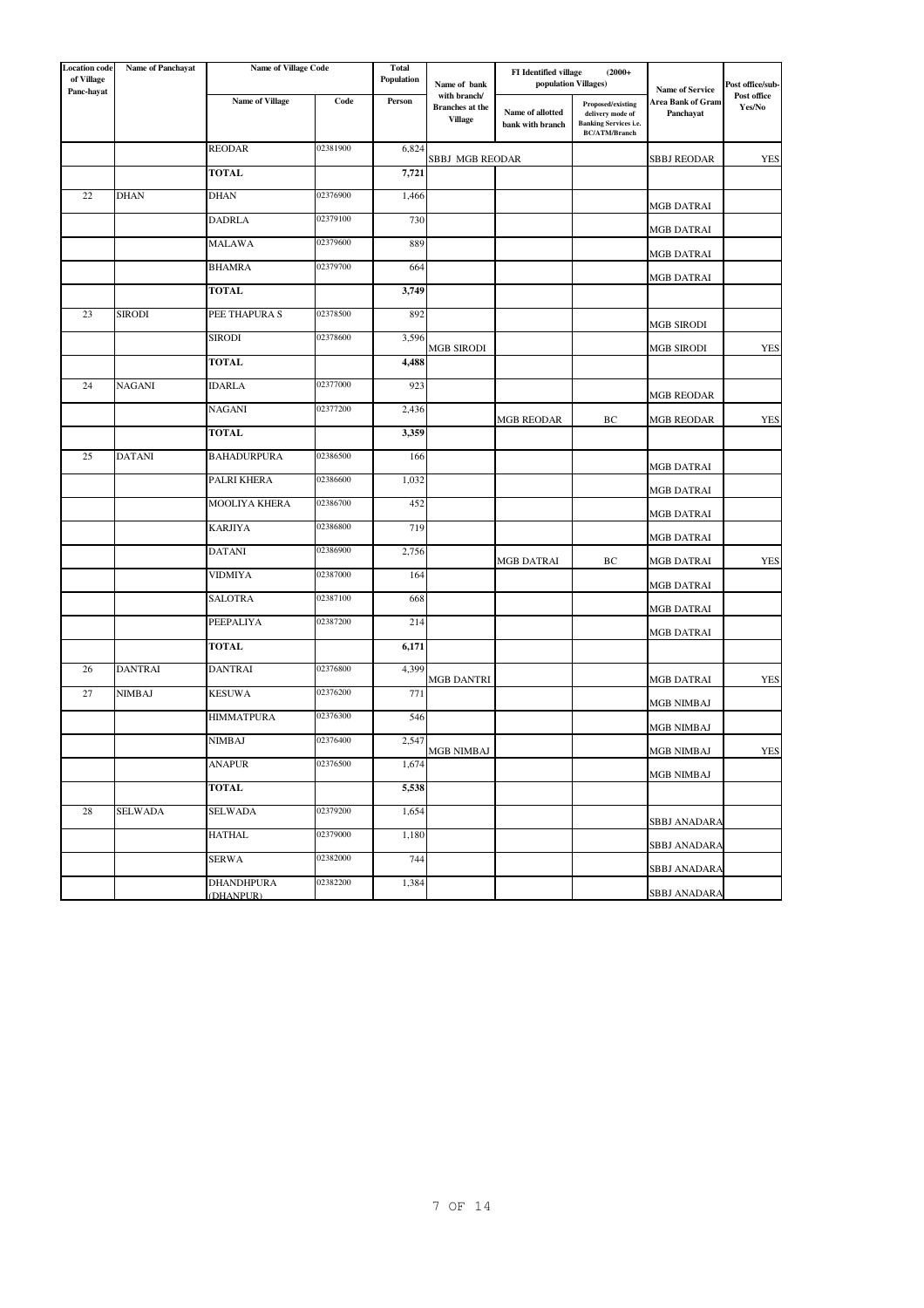| <b>Location</b> code<br>of Village | <b>Name of Panchayat</b> | <b>Name of Village Code</b>   |          | Total<br>Population |                                          | FI Identified village                | $(2000 +$                                                             |                                             |                                 |
|------------------------------------|--------------------------|-------------------------------|----------|---------------------|------------------------------------------|--------------------------------------|-----------------------------------------------------------------------|---------------------------------------------|---------------------------------|
| Panc-hayat                         |                          | <b>Name of Village</b>        | Code     | Person              | Name of bank<br>with branch/             | population Villages)                 |                                                                       | <b>Name of Service</b><br>Area Bank of Gram | Post office/sub-<br>Post office |
|                                    |                          |                               |          |                     | <b>Branches</b> at the<br><b>Village</b> | Name of allotted<br>bank with branch | Proposed/existing<br>delivery mode of<br><b>Banking Services i.e.</b> | Panchayat                                   | Yes/No                          |
|                                    |                          | <b>TOTAL</b>                  |          |                     |                                          |                                      | <b>BC/ATM/Branch</b>                                                  |                                             |                                 |
|                                    |                          |                               | 02380000 | 4,962               |                                          |                                      |                                                                       |                                             |                                 |
| 29                                 | <b>ROHUA</b>             | <b>ROHUA</b>                  |          | 2,154               |                                          | SBBJ REODAR                          | ВC                                                                    | SBBJ REODAR                                 | YES                             |
|                                    |                          | <b>SULIVA</b>                 | 02380900 | 1,284               |                                          |                                      |                                                                       | <b>SBBJ REODAR</b>                          |                                 |
|                                    |                          | TOTAL                         |          | 3,438               |                                          |                                      |                                                                       |                                             |                                 |
| 30                                 | <b>SONELA</b>            | <b>MALEEPURA</b>              | 02381000 | 1,149               |                                          |                                      |                                                                       | <b>MGB MANDAR</b>                           |                                 |
|                                    |                          | KUSMA                         | 02381100 | 521                 |                                          |                                      |                                                                       | <b>MGB MANDAR</b>                           |                                 |
|                                    |                          | <b>SONELA</b>                 | 02384000 | 782                 |                                          |                                      |                                                                       | <b>MGB MANDAR</b>                           |                                 |
|                                    |                          | SONANI                        | 02384100 | 1,293               |                                          |                                      |                                                                       | MGB MANDAR                                  |                                 |
|                                    |                          | <b>DANPURA</b>                | 02384800 | 648                 |                                          |                                      |                                                                       | MGB MANDAR                                  |                                 |
|                                    |                          | TOTAL                         |          | 4,393               |                                          |                                      |                                                                       |                                             |                                 |
| 31                                 | <b>MAKAWAL</b>           | MAKAWAL                       | 02387400 | 1,989               |                                          |                                      |                                                                       | MGB BHATANA                                 |                                 |
|                                    |                          | GORELI                        | 02387500 | 734                 |                                          |                                      |                                                                       | <b>MGB BHATANA</b>                          |                                 |
|                                    |                          | <b>BOOTRI</b>                 | 02387600 | 524                 |                                          |                                      |                                                                       | MGB BHATANA                                 |                                 |
|                                    |                          | <b>TOTAL</b>                  |          | 3,247               |                                          |                                      |                                                                       |                                             |                                 |
| 32                                 | <b>DOLPURA</b>           | <b>DOLPURA</b>                | 02386200 | 2,469               |                                          | MGB BHATANA                          | ВC                                                                    | MGB BHATANA                                 |                                 |
|                                    |                          | RAMPURA KHERA                 | 02387300 | 897                 |                                          |                                      |                                                                       | MGB BHATANA                                 |                                 |
|                                    |                          | TOTAL                         |          | 3,366               |                                          |                                      |                                                                       |                                             |                                 |
| 33                                 | <b>BANT</b>              | <b>MATASAN</b>                | 02380600 | 1,418               |                                          |                                      |                                                                       | <b>MGB MANDAR</b>                           |                                 |
|                                    |                          | <b>BANT</b>                   | 02384300 | 2,965               |                                          | MGB MANDAR                           | ВC                                                                    | <b>MGB MANDAR</b>                           | <b>YES</b>                      |
|                                    |                          | MOHABBATPURA                  | 02384400 | 427                 |                                          |                                      |                                                                       | MGB MANDAR                                  |                                 |
|                                    |                          | <b>TOTAL</b>                  |          | 4,810               |                                          |                                      |                                                                       |                                             |                                 |
| 34                                 | <b>PADAR</b>             | <b>BADECHI</b>                | 02388100 | 854                 |                                          |                                      |                                                                       | MGB BHATANA                                 |                                 |
|                                    |                          | <b>AWALIYA</b>                | 02388200 | 429                 |                                          |                                      |                                                                       | MGB BHATANA                                 |                                 |
|                                    |                          | PADAR                         | 02388300 | 774                 |                                          |                                      |                                                                       | <b>MGB BHATANA</b>                          |                                 |
|                                    |                          | DHEEBRI                       | 02388400 | 246                 |                                          |                                      |                                                                       | MGB BHATANA                                 |                                 |
|                                    |                          | <b>METHIPURA</b>              | 02388500 | 788                 |                                          |                                      |                                                                       | <b>MGB BHATANA</b>                          |                                 |
|                                    |                          | <b>TOTAL</b>                  |          | 3,091               |                                          |                                      |                                                                       |                                             |                                 |
| 35                                 | <b>VARMAN</b>            | <b>MALPURRA</b>               | 02381200 | 970                 |                                          |                                      |                                                                       | <b>SBBJ REODAR</b>                          |                                 |
|                                    |                          | <b>VARMAN</b>                 | 02381300 | 3,387               |                                          | <b>SBBJ REODAR</b>                   | ВC                                                                    | <b>SBBJ REODAR</b>                          | <b>YES</b>                      |
|                                    |                          | KHAN                          | 02381400 | 1,290               |                                          |                                      |                                                                       | SBBJ REODAR                                 |                                 |
|                                    |                          | TOTAL                         |          | 5,647               |                                          |                                      |                                                                       |                                             |                                 |
| 36                                 | <b>UDWARIA</b>           | TITMIYA KHERA                 | 02377600 | 39                  |                                          |                                      |                                                                       | <b>MGB SIRODI</b>                           |                                 |
|                                    |                          | <b>SANWARA</b>                | 02377700 | 2,574               |                                          | <b>MGB SIRODI</b>                    | ВC                                                                    | <b>MGB SIRODI</b>                           | YES                             |
|                                    |                          | ASAWA                         | 02377800 | 1,397               |                                          |                                      |                                                                       | MGB SIRODI                                  |                                 |
|                                    |                          | UDWARIA                       | 02377900 | 1,485               |                                          |                                      |                                                                       | MGB SIRODI                                  |                                 |
|                                    |                          | PADROO KHERA                  | 02378000 | 84                  |                                          |                                      |                                                                       | MGB SIRODI                                  |                                 |
|                                    |                          | <b>BARI KHERA</b>             | 02378100 | 66                  |                                          |                                      |                                                                       | MGB SIRODI                                  |                                 |
|                                    |                          | BHURARI KHERA                 | 02378200 | 453                 |                                          |                                      |                                                                       | <b>MGB SIRODI</b>                           |                                 |
|                                    |                          | <b>TOKRA</b>                  | 02378300 | 1,388               |                                          |                                      |                                                                       | MGB SIRODI                                  |                                 |
|                                    |                          | TOTAL                         |          | 7,486               |                                          |                                      |                                                                       |                                             |                                 |
| 37                                 | <b>ANADRA</b>            | ANADRA                        | 02382300 | 6,424               | SBBJ ANADRA                              |                                      |                                                                       | SBBJ ANADRA                                 | <b>YES</b>                      |
|                                    |                          | HADMATIYA                     | 02382400 | 1,812               |                                          |                                      |                                                                       | <b>SBBJ ANADRA</b>                          |                                 |
|                                    |                          | TOTAL                         |          | 8,236               |                                          |                                      |                                                                       |                                             |                                 |
|                                    |                          | <b>TOTAL VILLAGE =</b><br>126 |          |                     |                                          |                                      |                                                                       |                                             |                                 |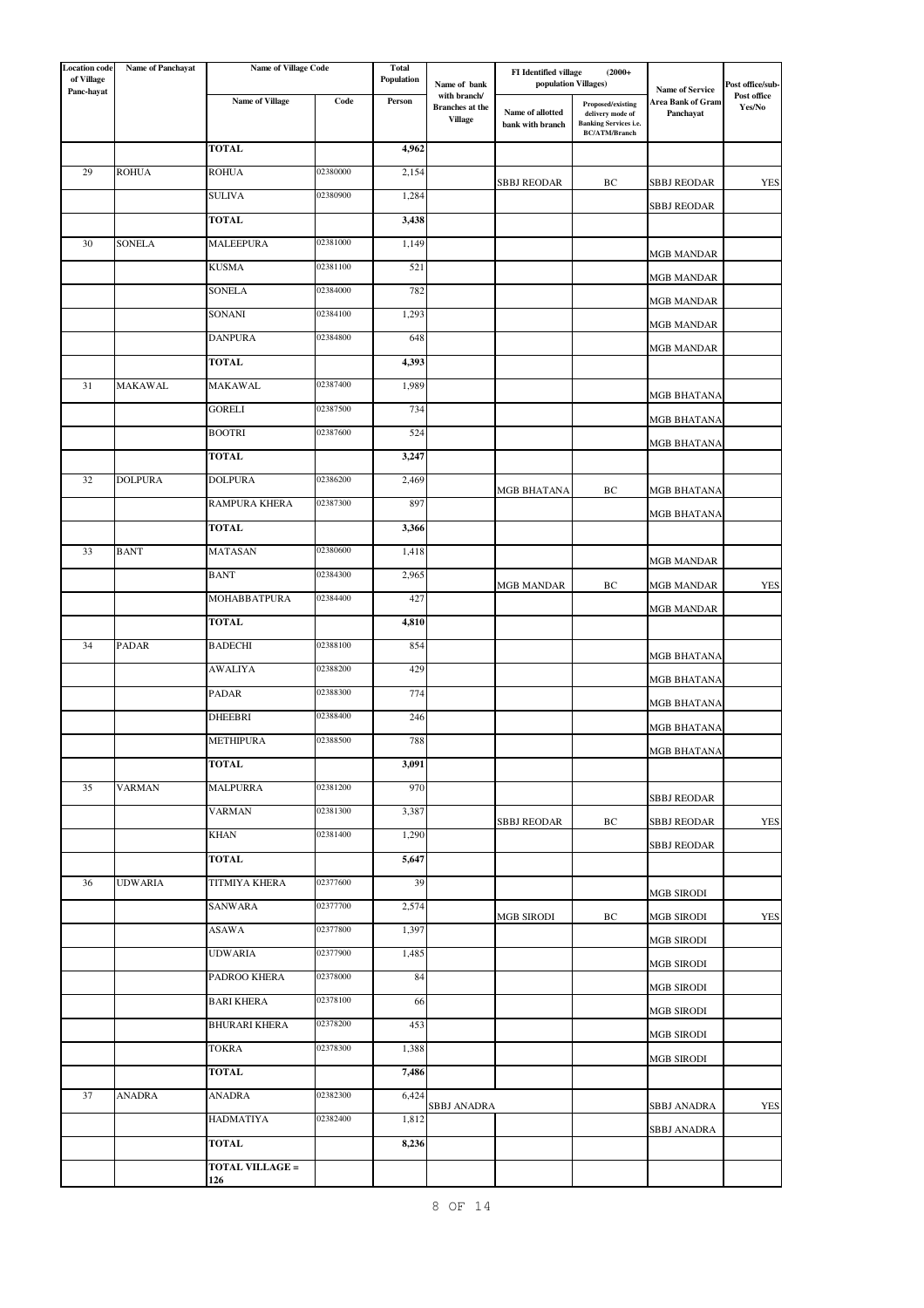|                                 |                                                                       | <b>ANNEXURE-I</b>           |          |              |                                              |                                      |                                                                                     |                                  |                     |
|---------------------------------|-----------------------------------------------------------------------|-----------------------------|----------|--------------|----------------------------------------------|--------------------------------------|-------------------------------------------------------------------------------------|----------------------------------|---------------------|
|                                 |                                                                       |                             |          |              | NUMBER OF VILLAGES UNDER EACH GRAM PANCHAYAT |                                      |                                                                                     |                                  |                     |
| Location                        | Name of Panchayat Samiti: Abu Road (0004)<br><b>Name of Panchayat</b> | <b>Name of Village Code</b> |          | <b>Total</b> |                                              | <b>FI</b> Identified village         | $(2000+$                                                                            |                                  | Post                |
| code of<br><b>Village Panc-</b> |                                                                       |                             |          | Populatio    | Name of bank<br>with branch/                 |                                      | population Villages)                                                                | Name of<br><b>Service Area</b>   | office/sub-<br>Post |
| hayat                           |                                                                       | <b>Name of Village</b>      | Code     | Person       | <b>Branches</b> at the<br><b>Village</b>     | Name of allotted<br>bank with branch | Proposed/existing delivery<br>node of Banking Services i.e.<br><b>BC/ATM/Branch</b> | <b>Bank of Gram</b><br>Panchayat | office<br>Yes/No    |
| $\mathbf{1}$                    | $\overline{2}$                                                        | 3                           | 4        | 5            | 6                                            | 7(a)                                 | 7(b)                                                                                | 8                                | 9                   |
|                                 | Panchayat Samiti: Abu Road (0004)<br><b>UPLAGARH</b>                  |                             | 02374700 |              |                                              |                                      |                                                                                     |                                  |                     |
| 01                              |                                                                       | <b>UPLAGARH</b>             |          | 2,103        |                                              | MGB ABUROAD                          | ВC                                                                                  | MGB DELDAR                       | YES                 |
|                                 |                                                                       | <b>UPLIBOR</b>              | 02375500 | 675          |                                              |                                      |                                                                                     | MGB DELDAR                       |                     |
|                                 |                                                                       | RADA                        | 02375600 | 504          |                                              |                                      |                                                                                     | <b>MGB DELDAR</b>                |                     |
|                                 |                                                                       | <b>TOTAL</b>                |          | 3,282        |                                              |                                      |                                                                                     |                                  |                     |
| 02                              | <b>JAMBOORI</b>                                                       | <b>BOSA</b>                 | 02375300 | 975          |                                              |                                      |                                                                                     | ICICI ABU ROAD                   |                     |
|                                 |                                                                       | <b>JAMBOORI</b>             | 02375400 | 1,494        |                                              |                                      |                                                                                     | <b>ICICI ABU ROAD</b>            |                     |
|                                 |                                                                       | MEEN                        | 02375800 | 1,565        |                                              |                                      |                                                                                     | <b>ICICI ABU ROAD</b>            |                     |
|                                 |                                                                       | TALETI                      | 02375900 | 1,717        |                                              |                                      |                                                                                     | <b>ICICI ABU ROAD</b>            |                     |
|                                 |                                                                       | <b>TOTAL</b>                |          | 5,751        |                                              |                                      |                                                                                     |                                  |                     |
| 03                              | <b>DOVTRA</b>                                                         | <b>DOVTRA</b>               | 02372800 | 1,817        |                                              |                                      |                                                                                     | MGB DELDAR                       |                     |
|                                 |                                                                       | <b>BORI BOOJ</b>            | 02372900 | 1,516        |                                              |                                      |                                                                                     | MGB DELDAR                       |                     |
|                                 |                                                                       | <b>TOTAL</b>                |          | 3,333        |                                              |                                      |                                                                                     |                                  |                     |
| 04                              | UPLA KHEJRA                                                           | PABA                        | 02373000 | 1,526        |                                              |                                      |                                                                                     |                                  |                     |
|                                 |                                                                       | NICHLA KHEJRA               | 02373100 | 1,087        |                                              |                                      |                                                                                     | <b>MGB DALDAR</b>                |                     |
|                                 |                                                                       |                             |          |              |                                              |                                      |                                                                                     | <b>MGB DALDAR</b>                |                     |
|                                 |                                                                       | <b>BUJA</b>                 | 02374900 | 650          |                                              |                                      |                                                                                     | <b>MGB DALDAR</b>                |                     |
|                                 |                                                                       | UPLA KHEJRA                 | 02375000 | 941          |                                              |                                      |                                                                                     | MGB DALDAR                       |                     |
|                                 |                                                                       | RANORA                      | 02375100 | 707          |                                              |                                      |                                                                                     | <b>MGB DALDAR</b>                |                     |
|                                 |                                                                       | <b>BHAMRIYA</b>             | 02375200 | 472          |                                              |                                      |                                                                                     | MGB DALDAR                       |                     |
|                                 |                                                                       | TOTAL                       |          | 5,383        |                                              |                                      |                                                                                     |                                  |                     |
| 05                              | OR                                                                    | OR                          | 02372300 | 2,599        |                                              | <b>SBBJ ABUROAD</b>                  | ВC                                                                                  | SBBJ ABUROA                      | <b>YES</b>          |
|                                 |                                                                       | DERNA                       | 02372400 | 1,200        |                                              |                                      |                                                                                     | <b>SBBJ ABUROAD</b>              |                     |
|                                 |                                                                       | <b>TOTAL</b>                |          | 3,799        |                                              |                                      |                                                                                     |                                  |                     |
| 06                              | SIYAWA                                                                | SIYAWA                      | 02374500 | 3,721        |                                              |                                      | ВC                                                                                  |                                  |                     |
| 07                              | <b>AWAL</b>                                                           | <b>ANDALIYA</b>             | 02371200 | 660          |                                              | <b>SBBJ ABUROAD</b>                  |                                                                                     | SBBJ SURPALI                     | YES                 |
|                                 |                                                                       | AWAL                        | 02371300 | 2,958        |                                              |                                      |                                                                                     | <b>MGB MANPUR</b>                |                     |
|                                 |                                                                       | REDWA KHURD                 | 02371400 | 147          |                                              | <b>MGB SANTPUR</b>                   | BС                                                                                  | <b>MGB MANPUR</b>                | YES                 |
|                                 |                                                                       | <b>TOTAL</b>                |          | 3,765        |                                              |                                      |                                                                                     | MGB MANPUR                       |                     |
| 08                              | <b>MUNGTHALA</b>                                                      | MUNGTHALA                   | 02369900 | 5,257        |                                              |                                      |                                                                                     |                                  |                     |
|                                 |                                                                       | MEERGARH                    | 02371500 | 490          |                                              | <b>MGB MUNGTHAI</b>                  | BС                                                                                  | <b>MGB MANPUR</b>                | YES                 |
|                                 |                                                                       |                             |          |              |                                              |                                      |                                                                                     | <b>MGB MANPUR</b>                |                     |
|                                 |                                                                       | TOTAL                       | 02369500 | 5,747        |                                              |                                      |                                                                                     |                                  |                     |
| 09                              | AKRA BHATTA                                                           | DANVAV                      |          | 1,481        |                                              |                                      |                                                                                     | <b>SBI ABUROAD</b>               |                     |
|                                 |                                                                       | UMARNI                      | 02369600 | 870          |                                              |                                      |                                                                                     | <b>SBI ABUROAD</b>               |                     |
|                                 |                                                                       | GANKA                       | 02369700 | 1,283        |                                              |                                      |                                                                                     | <b>SBI ABUROAD</b>               |                     |
|                                 |                                                                       | MANPUR (RURAL)              | 02371900 | 1,910        |                                              |                                      |                                                                                     | SBI ABUROAD                      |                     |
|                                 |                                                                       | AKRA BHATTA                 | 02372000 | 2,059        |                                              | SBI ABUROAD                          | BС                                                                                  | SBI ABUROAD                      | YES                 |
|                                 |                                                                       | TOTAL                       |          | 7,603        |                                              |                                      |                                                                                     |                                  |                     |
| 10                              | <b>MORTHALA</b>                                                       | MORTHALA                    | 02372200 | 1,478        |                                              |                                      |                                                                                     | SBBJ ABU ROAD                    |                     |
|                                 |                                                                       | TARTOLI (RURAL)             | 02373800 | 1,204        |                                              |                                      |                                                                                     |                                  |                     |
|                                 |                                                                       | TOTAL                       |          | 2,682        |                                              |                                      |                                                                                     | SBBJ ABU ROAD                    |                     |
| 11                              | GIRWAR                                                                | GIRWAR                      | 02371000 | 1,889        |                                              |                                      |                                                                                     |                                  |                     |
|                                 |                                                                       |                             |          |              |                                              | MGB MOONDTHA                         | BС                                                                                  | MGB MANPUR                       | YES                 |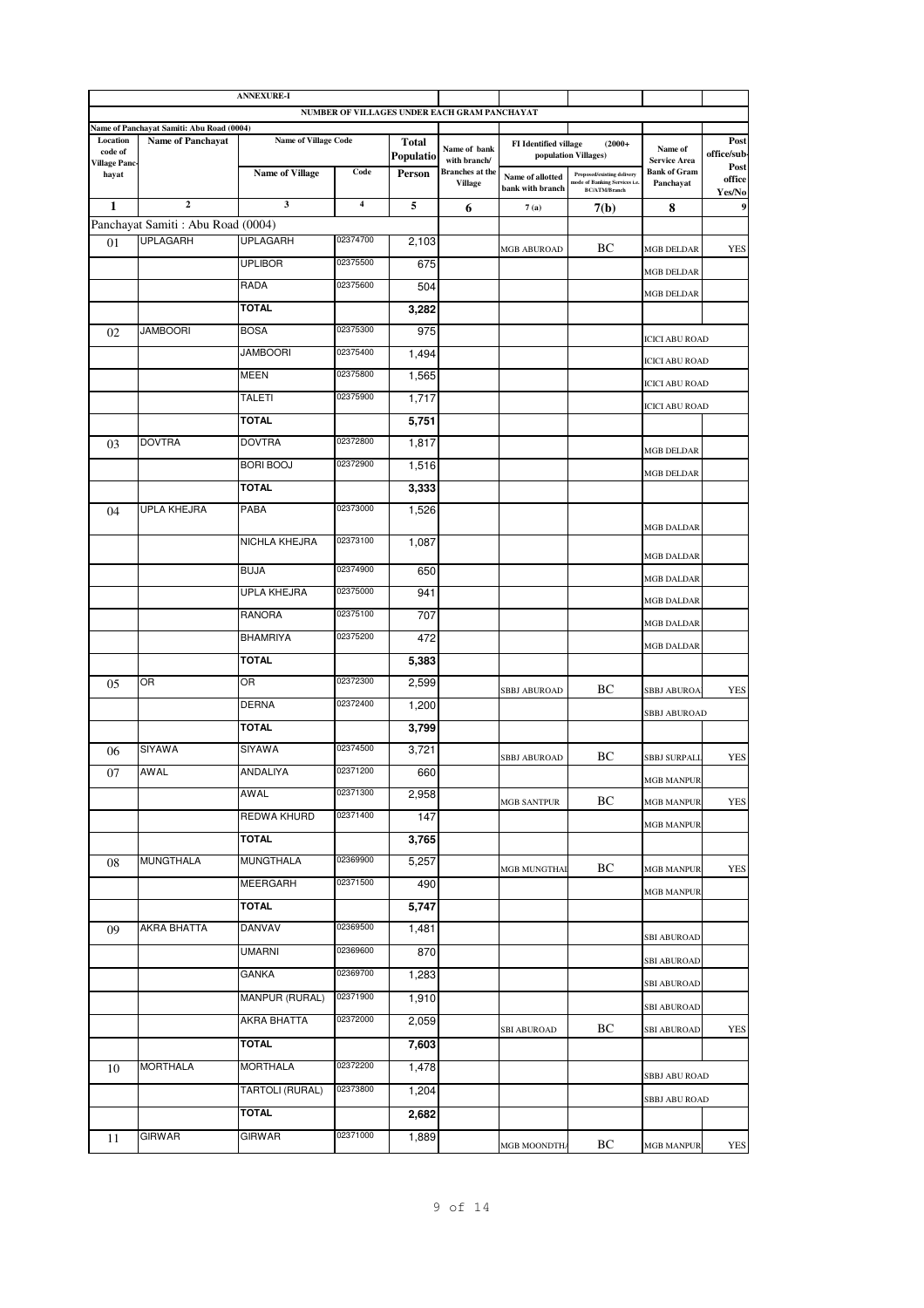| Location<br>code of    | <b>Name of Panchayat</b> | <b>Name of Village Code</b> |          | <b>Total</b><br>Populatio | Name of bank<br>with branch/             | <b>FI</b> Identified village         | $(2000+$<br>population Villages)                                            | Name of<br><b>Service Area</b>   | Post<br>office/sub-      |
|------------------------|--------------------------|-----------------------------|----------|---------------------------|------------------------------------------|--------------------------------------|-----------------------------------------------------------------------------|----------------------------------|--------------------------|
| Village Panc-<br>hayat |                          | Name of Village             | Code     | Person                    | <b>Branches</b> at the<br><b>Village</b> | Name of allotted<br>bank with branch | Proposed/existing delivery<br>node of Banking Services i.e<br>BC/ATM/Branch | <b>Bank of Gram</b><br>Panchayat | Post<br>office<br>Yes/No |
| 12                     | <b>BAHADURPURA</b>       | SAKODA                      | 02370300 | 341                       |                                          |                                      |                                                                             | <b>MGB MANPUR</b>                |                          |
|                        |                          | <b>FATEHPURA</b>            | 02370400 | 938                       |                                          |                                      |                                                                             | <b>MGB MANPUR</b>                |                          |
|                        |                          | BAHADURPURA                 | 02370500 | 1,450                     |                                          |                                      |                                                                             | MGB MANPUR                       |                          |
|                        |                          | MULIA MAHADEO               | 02370600 |                           |                                          |                                      |                                                                             | MGB MANPUR                       |                          |
|                        |                          | <b>MAHI KHERA</b>           | 02370900 | 1,547                     |                                          |                                      |                                                                             | MGB MANPUR                       |                          |
|                        |                          | <b>TOTAL</b>                |          | 4,276                     |                                          |                                      |                                                                             |                                  |                          |
| 13                     | CHANDELA                 | <b>BLOCK NO.1</b>           | 02368800 | 22                        |                                          |                                      |                                                                             | <b>MGB MANPUR</b>                |                          |
|                        |                          | <b>BAGERI</b>               | 02370000 | 1,253                     |                                          |                                      |                                                                             | MGB MANPUR                       |                          |
|                        |                          | AMBAWERI                    | 02370100 | 414                       |                                          |                                      |                                                                             | MGB MANPUR                       |                          |
|                        |                          | CHANDELA                    | 02370200 | 2,549                     |                                          | MGB MOONTHA                          | ВC                                                                          | MGB MANPUR                       | <b>YES</b>               |
|                        |                          | TOTAL.                      |          | 4,238                     |                                          |                                      |                                                                             |                                  |                          |
| 14                     | DELDAR                   | <b>TOONKA</b>               | 02372500 | 609                       |                                          |                                      |                                                                             | MGB DELDAR                       |                          |
|                        |                          | DELDAR                      | 02372600 | 2,829                     | <b>MGB DELDAR</b>                        |                                      |                                                                             | MGB DELDAR                       | <b>YES</b>               |
|                        |                          | TOTAL.                      |          | 3,438                     |                                          |                                      |                                                                             |                                  |                          |
| 15                     | <b>KIWARLI</b>           | KIWARLI                     | 02369200 | 3,078                     | <b>MGB KIWARLI</b>                       |                                      |                                                                             | MGB KIWARL                       | <b>YES</b>               |
|                        |                          | PANDOORI                    | 02369300 | 752                       |                                          |                                      |                                                                             | MGB KIWARL                       |                          |
|                        |                          | TOTAL.                      |          | 3,830                     |                                          |                                      |                                                                             |                                  |                          |
| 16                     | AMTHALA                  | AMTHALA                     | 02368900 | 3,323                     |                                          | MGB KIWARLI                          | BC                                                                          | <b>MGB KIWARL</b>                | <b>YES</b>               |
|                        |                          | <b>KYARA</b>                | 02369000 | 398                       |                                          |                                      |                                                                             | <b>MGB KIWARL</b>                |                          |
|                        |                          | <b>MUDRALA</b>              | 02369100 | 2,028                     |                                          | MGB KIWARLI                          | BC                                                                          | <b>MGB KIWARL</b>                | <b>YES</b>               |
|                        |                          | KAROLI                      | 02369400 | 1,468                     |                                          |                                      |                                                                             | MGB KIWARL                       |                          |
|                        |                          | <b>TOTAL</b>                |          | 7,217                     |                                          |                                      |                                                                             |                                  |                          |
| 17                     | <b>KHADAT</b>            | SANGNA                      | 02373500 | 1,689                     |                                          |                                      |                                                                             | <b>SBI ABUROAD</b>               |                          |
|                        |                          | <b>KHADAT</b>               | 02373600 | 1,448                     |                                          |                                      |                                                                             | <b>SBI ABUROAD</b>               |                          |
|                        |                          | KUI                         | 02373700 | 1,587                     |                                          |                                      |                                                                             | SBI ABUROAD                      |                          |
|                        |                          | TOTAL                       |          | 4,724                     |                                          |                                      |                                                                             |                                  |                          |
| 18                     | MAVAL                    | CHANDRAWATI                 | 02373900 | 1,649                     |                                          |                                      |                                                                             | <b>MGB SANTPUR</b>               |                          |
|                        |                          | AMBA                        | 02374000 | 534                       |                                          |                                      |                                                                             | <b>MGB SANTPUR</b>               |                          |
|                        |                          | MAVAL                       | 02374100 | 2,593                     |                                          | <b>MGB SANTPUR</b>                   | ВC                                                                          | <b>MGB SANTPUI</b>               | YES                      |
|                        |                          | WASDA                       | 02374200 | 2,346                     |                                          | <b>MGB SANTPUR</b>                   | BС                                                                          | MGB SANTPUF                      | YES                      |
|                        |                          | KHARA                       | 02374300 | 1,153                     |                                          |                                      |                                                                             | <b>MGB SANTPUR</b>               |                          |
|                        |                          | <b>BHAISASINGH</b>          | 02374400 | 1,394                     |                                          |                                      |                                                                             | <b>MGB SANTPUR</b>               |                          |
|                        |                          | <b>TOTAL</b>                |          | 9,669                     |                                          |                                      |                                                                             |                                  |                          |
| 19                     | SOORPAGLA                | <b>SOORPAGLA</b>            | 02374600 | 2,332                     | SBBJ SOORPAGLA                           |                                      |                                                                             | SBBJ SOO                         | YES                      |
|                        |                          | DERI                        | 02375700 | 1,671                     |                                          |                                      |                                                                             | <b>SBBJ SOORPAGLA</b>            |                          |
|                        |                          | <b>TOTAL</b>                |          | 4,003                     |                                          |                                      |                                                                             |                                  |                          |
| 20                     | SANTPUR (RURAL)          | SANTPUR (RURAL)             | 02372100 | 7,248                     | <b>MGB SANTPUR</b>                       |                                      |                                                                             | MGB SANTPUF                      | YES                      |
| 21                     | CHANAR                   | CHANAR                      | 02371100 | 3,493                     |                                          | MGB SANTPUR                          | ВC                                                                          | <b>MGB SANTPUI</b>               | YES                      |
|                        |                          | FOREST CHOTILA              | 02370700 | 149                       |                                          |                                      |                                                                             | MGB SANTPUR                      |                          |
|                        |                          | CHOTILA                     | 02370800 | 302                       |                                          |                                      |                                                                             | MGB SANTPUR                      |                          |
|                        |                          | <b>TOTAL</b>                |          | 3,944                     |                                          |                                      |                                                                             |                                  |                          |
| 22                     | JAYDARA                  | TANKIYA                     | 02372700 | 1,764                     |                                          |                                      |                                                                             | SBI ABUROAD                      |                          |
|                        |                          | JAYDARA                     | 02373200 | 828                       |                                          |                                      |                                                                             | <b>SBI ABUROAD</b>               |                          |
|                        |                          | KYARI                       | 02373300 | 473                       |                                          |                                      |                                                                             | SBI ABUROAD                      |                          |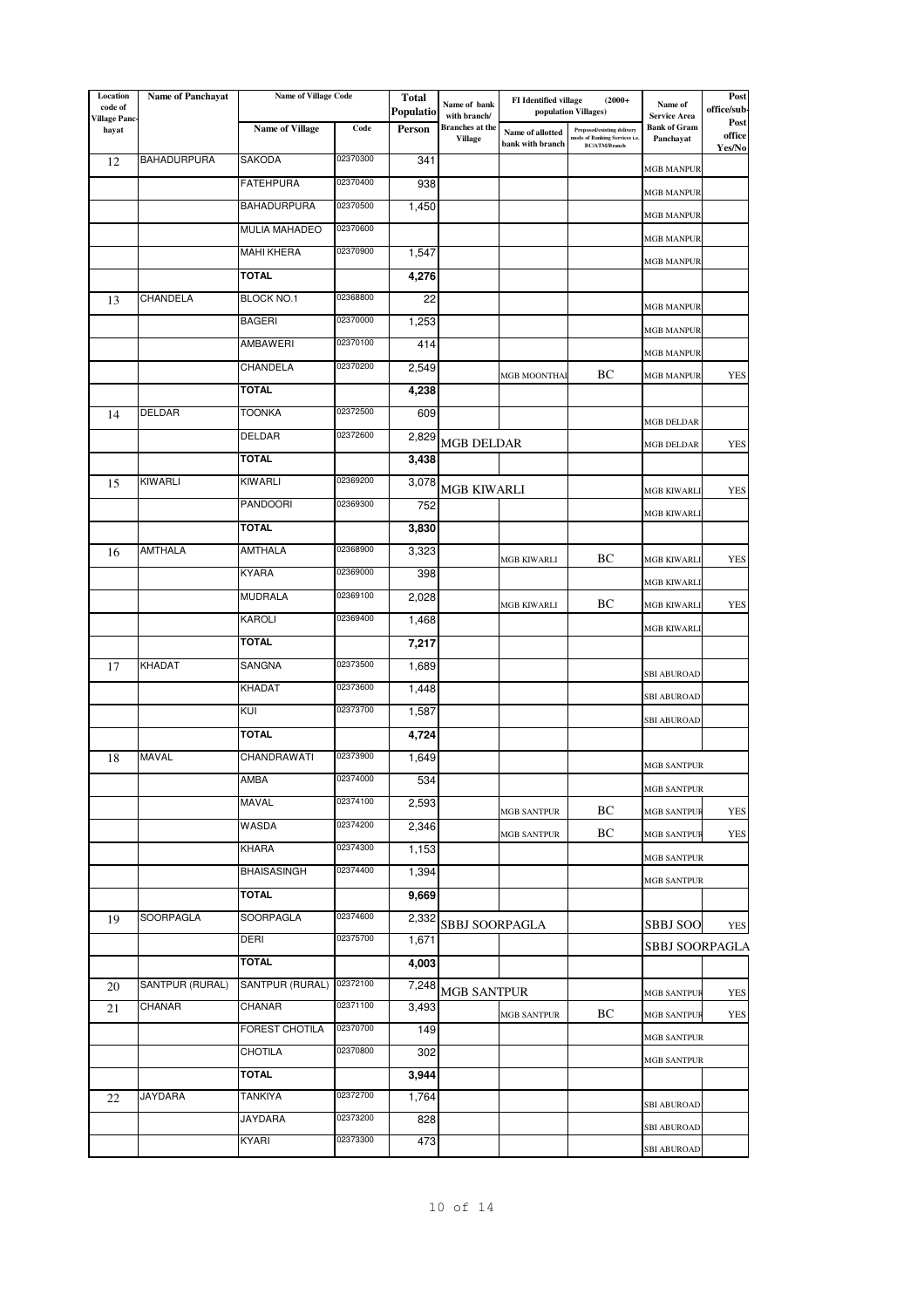| Location<br>code of<br><b>Village Panc-</b> | <b>Name of Panchayat</b> | <b>Name of Village Code</b>       |          | <b>Total</b><br>Populatio | Name of bank<br>with branch/             | <b>FI</b> Identified village         | $(2000+$<br>population Villages)                                             | Name of<br><b>Service Area</b>   | Post<br>office/sub-      |
|---------------------------------------------|--------------------------|-----------------------------------|----------|---------------------------|------------------------------------------|--------------------------------------|------------------------------------------------------------------------------|----------------------------------|--------------------------|
| hayat                                       |                          | Name of Village                   | Code     | Person                    | <b>Branches</b> at the<br><b>Village</b> | Name of allotted<br>bank with branch | Proposed/existing delivery<br>node of Banking Services i.e.<br>BC/ATM/Branch | <b>Bank of Gram</b><br>Panchayat | Post<br>office<br>Yes/No |
|                                             |                          | <b>TOTAL</b>                      |          | 3,065                     |                                          |                                      |                                                                              |                                  |                          |
| 23                                          | <b>KYARIYA</b>           | <b>TALWARON KA</b><br><b>NAKA</b> | 02369800 | 1,435                     |                                          |                                      |                                                                              | <b>MGB ABUROAD</b>               |                          |
|                                             |                          | <b>REDWA KALAN</b>                | 02371600 | 1,976                     |                                          |                                      |                                                                              | <b>MGB ABUROAD</b>               |                          |
|                                             |                          | <b>DUNA KAKAR</b>                 | 02371700 | 399                       |                                          |                                      |                                                                              | <b>MGB ABUROAD</b>               |                          |
|                                             |                          | <b>KYARIYA</b>                    | 02371800 | 1,123                     |                                          |                                      |                                                                              | <b>MGB ABUROAD</b>               |                          |
|                                             |                          | <b>TOTAL</b>                      |          | 4,933                     |                                          |                                      |                                                                              |                                  |                          |
| 24                                          | <b>ORIYA</b>             | SHERGAON                          | 02367900 | 143                       |                                          |                                      |                                                                              | <b>MGB MOUNTABU</b>              |                          |
|                                             |                          | <b>AKHI</b>                       | 02368000 |                           |                                          |                                      |                                                                              | <b>MGB MOUNTABU</b>              |                          |
|                                             |                          | UTRAJ                             | 02368100 | 291                       |                                          |                                      |                                                                              | <b>MGB MOUNTABU</b>              |                          |
|                                             |                          | <b>JAWAI</b>                      | 02368200 | 147                       |                                          |                                      |                                                                              | MGB MOUNTABU                     |                          |
|                                             |                          | <b>ORIYA</b>                      | 02368300 | 891                       |                                          |                                      |                                                                              | <b>MGB MOUNTABU</b>              |                          |
|                                             |                          | <b>ACHALGARH</b>                  | 02368400 | 324                       |                                          |                                      |                                                                              | <b>MGB MOUNTABU</b>              |                          |
|                                             |                          | BLOCK NO. 3                       | 02368500 |                           |                                          |                                      |                                                                              | MGB MOUNTABU                     |                          |
|                                             |                          | SALGAON                           | 02368600 | 638                       |                                          |                                      |                                                                              | MGB MOUNTABU                     |                          |
|                                             |                          | <b>ARNA</b>                       | 02368700 | 197                       |                                          |                                      |                                                                              | MGB MOUNTABU                     |                          |
|                                             |                          | <b>TOTAL</b>                      |          | 2,631                     |                                          |                                      |                                                                              |                                  |                          |
| 25                                          | NICHLAGARH               | NICHLAGARH                        | 02373400 | 2,264                     |                                          | <b>MGB ABUROAD</b>                   | BC                                                                           | <b>MGB DELDAR</b>                | <b>YES</b>               |
|                                             |                          | <b>NICHLI BOR</b>                 | 02374800 | 383                       |                                          |                                      |                                                                              | <b>MGB DELDAR</b>                |                          |
|                                             |                          | <b>TOTAL</b>                      |          | 2,647                     |                                          |                                      |                                                                              |                                  |                          |
|                                             |                          | <b>TOTAL VILLAGE = 81</b>         |          |                           |                                          |                                      |                                                                              |                                  |                          |
|                                             |                          | <b>TOTAL</b>                      |          |                           |                                          |                                      |                                                                              |                                  |                          |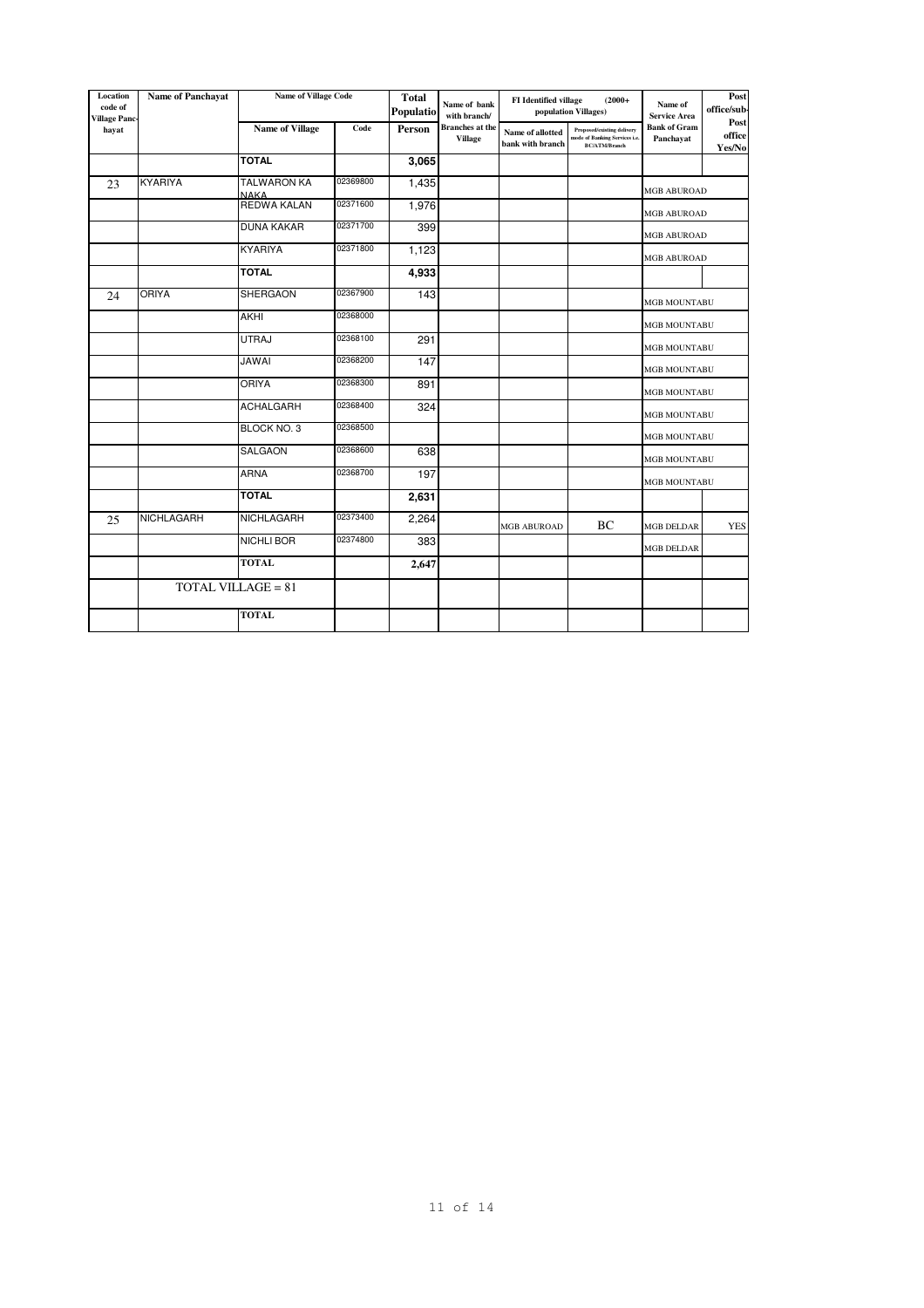## **ANNEXURE-I**

# **NUMBER OF VILLAGES UNDER EACH GRAM PANCHAYAT**

**Name of Panchayat Samiti: Pindwara(0005)**

| Location<br>code of<br><b>Village</b> | <b>Name of Panchayat</b>                        | <b>Name of Village Code</b> |          | Total<br>Population |                                                        | <b>FI</b> Identified village<br>population Villages) | $(2000+$                                                                        |                                                       | Post office/sub-      |
|---------------------------------------|-------------------------------------------------|-----------------------------|----------|---------------------|--------------------------------------------------------|------------------------------------------------------|---------------------------------------------------------------------------------|-------------------------------------------------------|-----------------------|
| Panc-<br>hayat                        |                                                 | <b>Name of Village</b>      | Code     | Person              | Name of bank with<br>branch/Branches at<br>the Village | <b>Name of allotted</b><br>bank with branch          | <b>Proposed/existing</b><br>delivery mode of<br><b>Banking Services</b><br>i.e. | Name of Service Area Bank of<br><b>Gram Panchayat</b> | Post office<br>Yes/No |
| 1                                     | $\mathbf{2}$                                    | 3                           | 4        | 5                   | 6                                                      | 7(a)                                                 | 7(b)                                                                            | 8                                                     | 9                     |
| 01                                    | Panchayat Samiti: Pindwara(0005)<br><b>NAYA</b> | <b>KHARI GEGARWA</b>        | 02357900 | 213                 |                                                        |                                                      |                                                                                 |                                                       |                       |
|                                       |                                                 | VIROLI                      | 02358000 | 1,045               |                                                        |                                                      |                                                                                 | <b>MGB JHDOLI</b>                                     |                       |
|                                       |                                                 | <b>JUNASANWARA</b>          | 02358700 | 314                 |                                                        |                                                      |                                                                                 | <b>MGB JHDOLI</b>                                     |                       |
|                                       |                                                 | <b>NAYA SANWARA</b>         | 02358800 | 2,499               |                                                        |                                                      |                                                                                 | <b>MGB JHDOLI</b>                                     |                       |
|                                       |                                                 | <b>TOTAL</b>                |          | 4,071               |                                                        | MGB JHDOLI                                           | BС                                                                              | MGB JHDOLI                                            | <b>YES</b>            |
| 02                                    | <b>VEERWARA</b>                                 | <b>KOTRA</b>                | 02358600 | 664                 |                                                        |                                                      |                                                                                 |                                                       |                       |
|                                       |                                                 | <b>VEERWARA</b>             | 02359100 | 4,569               |                                                        |                                                      |                                                                                 | <b>MGB JHDOLI</b>                                     |                       |
|                                       |                                                 | <b>TOTAL</b>                |          | 5,233               |                                                        | <b>MGB JHDOLI</b>                                    | BC                                                                              | <b>MGB JHDOLI</b>                                     | <b>YES</b>            |
| 03                                    | <b>SIWERA</b>                                   | <b>DARLA PADAR</b>          | 02358100 |                     |                                                        |                                                      |                                                                                 |                                                       |                       |
|                                       |                                                 | <b>SIWERA</b>               | 02358300 | 2,139               |                                                        |                                                      |                                                                                 |                                                       |                       |
|                                       |                                                 | <b>RAJPURA</b>              | 02359400 | 851                 |                                                        | <b>MGB JHDOLI</b>                                    | ВC                                                                              | <b>MGB JHDOLI</b>                                     | <b>YES</b>            |
|                                       |                                                 | <b>KESHAVGANJ</b>           | 02359500 | 202                 |                                                        |                                                      |                                                                                 | <b>MGB JHDOLI</b>                                     |                       |
|                                       |                                                 | <b>TOTAL</b>                |          |                     |                                                        |                                                      |                                                                                 | <b>MGB JHDOLI</b>                                     |                       |
| 04                                    | <b>JHADOLI</b>                                  | <b>JHADOLI</b>              | 02359300 | 3,192               |                                                        |                                                      |                                                                                 |                                                       |                       |
| 05                                    | <b>AMLI</b>                                     | <b>SADALWA</b>              | 02359600 | 519                 | $7,460$ MGB JHADOLI                                    |                                                      |                                                                                 | <b>MGB JHADOLI</b>                                    | <b>YES</b>            |
|                                       |                                                 |                             | 02359700 |                     |                                                        |                                                      |                                                                                 | <b>MGB PINDWARA</b>                                   |                       |
|                                       |                                                 | AMLI<br>THANDI BERI         |          | 3,110               |                                                        | <b>MGB PINDWAI</b>                                   | BC                                                                              | <b>MGB PINDWARA</b>                                   | <b>YES</b>            |
|                                       |                                                 |                             | 02359800 | 2,103               |                                                        | <b>MGB PINDWA</b>                                    | BC                                                                              | <b>MGB PINDWARA</b>                                   | <b>YES</b>            |
|                                       |                                                 | <b>MALAP</b>                | 02360000 | 1,185               |                                                        |                                                      |                                                                                 | <b>MGB PINDWARA</b>                                   |                       |
|                                       |                                                 | <b>TOTAL</b>                |          | 6,917               |                                                        |                                                      |                                                                                 |                                                       |                       |
| 06                                    | <b>VARLI</b>                                    | <b>SABELA</b>               | 02359900 | 975                 |                                                        |                                                      |                                                                                 | <b>SBBJ PINDWARA</b>                                  |                       |
|                                       |                                                 | <b>KUNDAL</b>               | 02360200 | 704                 |                                                        |                                                      |                                                                                 | <b>SBBJ PINDWARA</b>                                  |                       |
|                                       |                                                 | VARLI                       | 02360300 | 1,399               |                                                        |                                                      |                                                                                 | <b>SBBJ PINDWARA</b>                                  |                       |
|                                       |                                                 | VAGDARI                     | 02360900 | 330                 |                                                        |                                                      |                                                                                 | <b>SBBJ PINDWARA</b>                                  |                       |
|                                       |                                                 | <b>DHANGA</b>               | 02361000 | 946                 |                                                        |                                                      |                                                                                 | <b>SBBJ PINDWARA</b>                                  |                       |
|                                       |                                                 | <b>KALUMBARI</b>            | 02361300 | 539                 |                                                        |                                                      |                                                                                 | SBBJ PINDWARA                                         |                       |
|                                       |                                                 | <b>TOTAL</b>                |          | 4,893               |                                                        |                                                      |                                                                                 |                                                       |                       |
| 07                                    | <b>JANAPUR</b>                                  | <b>JANAPUR</b>              | 02361600 | 3,668               |                                                        | <b>MGB NADIYA</b>                                    | BC                                                                              | <b>MGB NADIYA</b>                                     | <b>YES</b>            |
|                                       |                                                 | <b>JHANKAR</b>              | 02361700 | 1,403               |                                                        |                                                      |                                                                                 | <b>MGB NADIYA</b>                                     |                       |
|                                       |                                                 | <b>TOTAL</b>                |          | 5,071               |                                                        |                                                      |                                                                                 |                                                       |                       |
| 08                                    | <b>NANDIYA</b>                                  | <b>NANDIYA</b>              | 02361800 |                     | $5,096$ MGB NAN                                        |                                                      |                                                                                 | <b>MGB NADIYA</b>                                     | <b>YES</b>            |
| 09                                    | <b>KOJRA</b>                                    | <b>SHIVGARH</b>             | 02363100 | 1,900               |                                                        |                                                      |                                                                                 | <b>SBBJ PINDWARA</b>                                  |                       |
|                                       |                                                 | <b>JIAPURA</b>              | 02363200 | 249                 |                                                        |                                                      |                                                                                 | <b>SBBJ PINDWARA</b>                                  |                       |
|                                       |                                                 | <b>KOJRA</b>                | 02363300 | 3,299               |                                                        | <b>SBBJ PINDWAI</b>                                  | ВC                                                                              | SBBJ PINDWARA                                         | <b>YES</b>            |
|                                       |                                                 | <b>TOTAL</b>                |          | 5,448               |                                                        |                                                      |                                                                                 |                                                       |                       |
| 10                                    | <b>PESHUA</b>                                   | <b>DHANDHPURA</b>           | 02363400 | $\mathbf{2}$        |                                                        |                                                      |                                                                                 | <b>SBI BASANTGARH</b>                                 |                       |
|                                       |                                                 | PHULERA                     | 02363000 | 643                 |                                                        |                                                      |                                                                                 | SBI BASANTGARH                                        |                       |
|                                       |                                                 | <b>PESHUA</b>               | 02363600 | 2,530               |                                                        | <b>SBI BASANTG</b>                                   | ВC                                                                              | <b>SBI BASANTGARH</b>                                 | <b>YES</b>            |
|                                       |                                                 | <b>TOTAL</b>                |          | 3,175               |                                                        |                                                      |                                                                                 |                                                       |                       |
| 11                                    | <b>DOONGRI</b>                                  | <b>REECHHRI</b>             | 02363500 | 796                 |                                                        |                                                      |                                                                                 | <b>SBI BASANTGARH</b>                                 |                       |
|                                       |                                                 | <b>KODARLA</b>              | 02365800 | 1,222               |                                                        |                                                      |                                                                                 | <b>SBI BASANTGARH</b>                                 |                       |
|                                       |                                                 | <b>RAMPURA</b>              | 02365900 | 1,564               |                                                        |                                                      |                                                                                 | <b>SBI BASANTGARH</b>                                 |                       |
|                                       |                                                 | <b>BANAS</b>                | 02366000 | 425                 |                                                        |                                                      |                                                                                 | SBI BASANTGARH                                        |                       |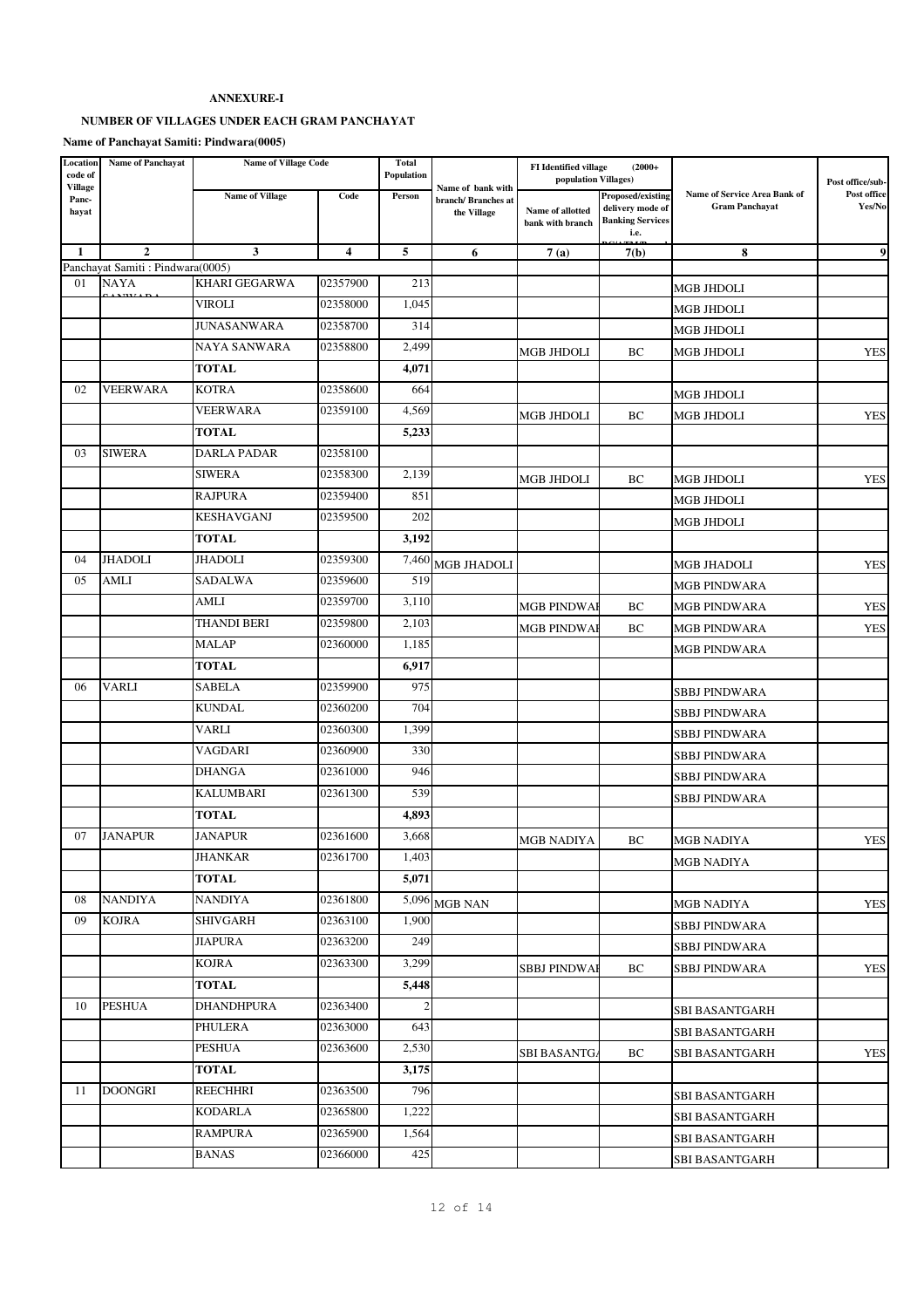| Location<br>code of<br><b>Village</b> | <b>Name of Panchayat</b> | <b>Name of Village Code</b> |          | <b>Total</b><br>Population | Name of bank with                 | <b>FI</b> Identified village<br>$(2000+$<br>population Villages) |                                                                          |                                                       | Post office/sub-      |
|---------------------------------------|--------------------------|-----------------------------|----------|----------------------------|-----------------------------------|------------------------------------------------------------------|--------------------------------------------------------------------------|-------------------------------------------------------|-----------------------|
| Panc-<br>hayat                        |                          | <b>Name of Village</b>      | Code     | Person                     | branch/Branches at<br>the Village | Name of allotted<br>bank with branch                             | Proposed/existing<br>delivery mode of<br><b>Banking Services</b><br>i.e. | Name of Service Area Bank of<br><b>Gram Panchayat</b> | Post office<br>Yes/No |
|                                       |                          | <b>ADARSH DOONGRI</b>       | 02366100 | 1,577                      |                                   |                                                                  |                                                                          | SBI BASANTGARH                                        |                       |
|                                       |                          | <b>GHODIYAWA</b>            | 02366200 | 12                         |                                   |                                                                  |                                                                          | SBI BASANTGARH                                        |                       |
|                                       |                          | CHAWARLI                    | 02366300 | 994                        |                                   |                                                                  |                                                                          | SBI BASANTGARH                                        |                       |
|                                       |                          | <b>TOTAL</b>                |          | 6,590                      |                                   |                                                                  |                                                                          |                                                       |                       |
| 12                                    | <b>AJARI</b>             | <b>KANTAL</b>               | 02361400 | 1,131                      |                                   |                                                                  |                                                                          | <b>SBBJ PINDWARA</b>                                  |                       |
|                                       |                          | AJARI                       | 02361500 | 5,691                      |                                   | <b>SBBJ PINDWAI</b>                                              | BC                                                                       | <b>SBBJ PINDWARA</b>                                  | <b>YES</b>            |
|                                       |                          | <b>TOTAL</b>                |          | 6,822                      |                                   |                                                                  |                                                                          |                                                       |                       |
| 13                                    | <b>BASANTGARH</b>        | <b>BASANTGARH</b>           | 02366400 | 8,003                      | <b>SBI BAS</b>                    |                                                                  |                                                                          | SBI BASANTGARH                                        |                       |
| 14                                    | <b>DHANARI</b>           | <b>DHANARI</b>              | 02363700 | 5,366                      |                                   | SBBJ PINDWAI                                                     | BC                                                                       | SBBJ PINDWARA                                         | <b>YES</b>            |
| 15                                    | <b>NITAURA</b>           | <b>NITAURA</b>              | 02363800 | 4,471                      |                                   | <b>MGB BHANWA</b>                                                | ВC                                                                       | MGB BHANWARI                                          | <b>YES</b>            |
|                                       |                          | <b>NANARWARA</b>            | 02363900 | 938                        |                                   |                                                                  |                                                                          | MGB BHANWARI                                          |                       |
|                                       |                          | <b>TOTAL</b>                |          | 5,409                      |                                   |                                                                  |                                                                          |                                                       |                       |
| 16                                    | <b>KACHHOLI</b>          | <b>KHKARWARA</b>            | 02364000 | 2,257                      |                                   | <b>SBBJ SAROOR</b>                                               | BC                                                                       | SBBJ SAROOPGANJ                                       | <b>YES</b>            |
|                                       |                          | <b>KACHHOLI</b>             | 02364100 | 2,666                      |                                   | <b>SBBJ SAROOR</b>                                               | BC                                                                       | <b>SBBJ SAROOPGANJ</b>                                | <b>YES</b>            |
|                                       |                          | PHOOLA BAI KA               | 02364200 | 1,601                      |                                   |                                                                  |                                                                          | SBBJ SAROOPGANJ                                       |                       |
|                                       |                          | <b>TOTAL</b>                |          | 6,524                      |                                   |                                                                  |                                                                          |                                                       |                       |
| 17                                    | <b>BHIMANA</b>           | <b>SANGWARA</b>             | 02364400 | 679                        |                                   |                                                                  |                                                                          | <b>MGB BHARJA</b>                                     |                       |
|                                       |                          | TAROONGI                    | 02365200 | 1,283                      |                                   |                                                                  |                                                                          | <b>MGB BHARJA</b>                                     |                       |
|                                       |                          | <b>BHIMANA</b>              | 02365300 | 1,774                      |                                   |                                                                  |                                                                          | <b>MGB BHARJA</b>                                     |                       |
|                                       |                          | <b>UDVARIYA</b>             | 02365500 | 1,036                      |                                   |                                                                  |                                                                          | <b>MGB BHARJA</b>                                     |                       |
|                                       |                          | <b>TOTAL</b>                |          | 4,772                      |                                   |                                                                  |                                                                          |                                                       |                       |
| 18                                    | <b>ACHPURA</b>           | PANCH DEWAL                 | 02364300 | 2,160                      |                                   | <b>MGB BHARJA</b>                                                | BC                                                                       | <b>MGB BHARJA</b>                                     | <b>YES</b>            |
|                                       |                          | <b>KOTRA</b>                | 02364500 | 565                        |                                   |                                                                  |                                                                          | <b>MGB BHARJA</b>                                     |                       |
|                                       |                          | <b>ACHPURA</b>              | 02364600 | 1,000                      |                                   |                                                                  |                                                                          | <b>MGB BHARJA</b>                                     |                       |
|                                       |                          | <b>NAGPURA</b>              | 02364700 | 2,284                      |                                   | <b>MGB BHARJA</b>                                                | BC                                                                       | <b>MGB BHARJA</b>                                     | <b>YES</b>            |
|                                       |                          | <b>BLOCK NO. 2</b>          | 02364800 | 85                         |                                   |                                                                  |                                                                          | <b>MGB BHARJA</b>                                     |                       |
|                                       |                          | <b>KASEENDA</b>             | 02364900 | 863                        |                                   |                                                                  |                                                                          | <b>MGB BHARJA</b>                                     |                       |
|                                       |                          | <b>TOTAL</b>                |          | 6,957                      |                                   |                                                                  |                                                                          |                                                       |                       |
| 19                                    | <b>BHARJA</b>            | WARA                        | 02365000 | 751                        |                                   |                                                                  |                                                                          | <b>MGB BHARJA</b>                                     |                       |
|                                       |                          | <b>BHARJA</b>               | 02365100 | 4,231                      | <b>MGB BHARJA</b>                 |                                                                  |                                                                          | <b>MGB BHARJA</b>                                     | <b>YES</b>            |
|                                       |                          | <b>TOTAL</b>                |          | 4,982                      |                                   |                                                                  |                                                                          |                                                       |                       |
| 20                                    | <b>VETERA</b>            | VATERA                      | 02365400 | 4,607                      |                                   | SBBJ ROHIDA                                                      | BС                                                                       | <b>SBBJ ROHIDA</b>                                    |                       |
| 21                                    | <b>BHAVRI</b>            | PATUMBURI                   | 02365600 | 260                        |                                   |                                                                  |                                                                          | <b>MGB BHAVRI</b>                                     |                       |
|                                       |                          | <b>BHAVRI</b>               | 02365700 |                            | $12,440$ MGB SBBJ                 |                                                                  |                                                                          | <b>MGB BHAVRI</b>                                     | <b>YES</b>            |
|                                       |                          | <b>TOTAL</b>                |          | 12,700                     |                                   |                                                                  |                                                                          |                                                       |                       |
| 22                                    | <b>WALORIYA</b>          | WALORIYA                    | 02366600 | 6,289                      |                                   | <b>SBBJ ROHIDA</b>                                               | ВC                                                                       | <b>SBBJ ROHIDA</b>                                    | <b>YES</b>            |
| 23                                    | <b>ROHIRA</b>            | <b>ROHIRA</b>               | 02366700 | 7,106                      | <b>SBBJ ROHIDA</b>                |                                                                  |                                                                          | <b>SBBJ ROHIDA</b>                                    | <b>YES</b>            |
| 24                                    | <b>BHOOLA</b>            | <b>BHOOLA</b>               | 02367800 | 5,062                      |                                   | <b>BRANCH BRKGSBBJ ROHIDA</b>                                    |                                                                          | SBBJ ROHIDA                                           | <b>YES</b>            |
| 25                                    | WASA                     | WASA                        | 02366800 | 4,316                      |                                   | <b>SBBJ ROHIDA</b>                                               | ВC                                                                       | SBBJ ROHIDA                                           | <b>YES</b>            |
| 26                                    | <b>MANDWARA</b>          | <b>KEDAR PADAR</b>          | 02366900 | 318                        |                                   |                                                                  |                                                                          | SBBJ SAROOPGANJ                                       |                       |
|                                       |                          | PEETARI PADAR               | 02367000 | 761                        |                                   |                                                                  |                                                                          | SBBJ SAROOPGANJ                                       |                       |
|                                       |                          | <b>MANDWARA DEO</b>         | 02367100 | 1,157                      |                                   |                                                                  |                                                                          | SBBJ SAROOPGANJ                                       |                       |
|                                       |                          | <b>BOR UMRI</b>             | 02367400 | 588                        |                                   |                                                                  |                                                                          | SBBJ SAROOPGANJ                                       |                       |
|                                       |                          | <b>TOTAL</b>                |          | 2,824                      |                                   |                                                                  |                                                                          |                                                       |                       |
| 27                                    | <b>SANWARRA</b>          | SANWARRA                    | 02367200 | 1,319                      |                                   |                                                                  |                                                                          | <b>SBBJ ROHIDA</b>                                    |                       |